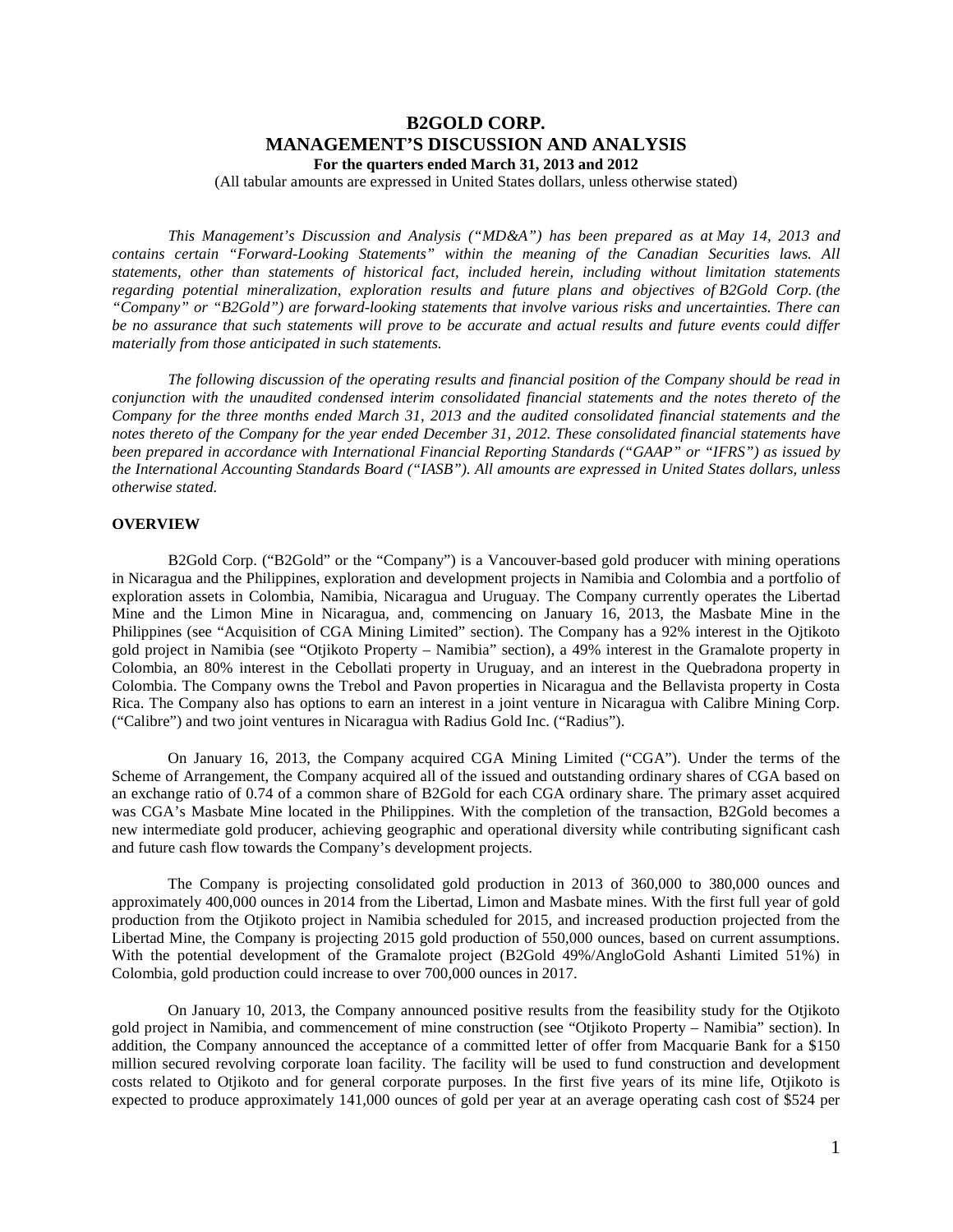ounce. On April 16, 2013, the Company announced the closing of the new \$150 million secured revolving corporate loan facility.

# **SUBSEQUENT EVENT – SALE OF BRUCEJACK ROYALTY**

Subsequent to March 31, 2013, on May 13, 2013, the Company completed the sale to Franco-Nevada Corporation of all of its right, title and interest in and to an existing 1.2% net smelter returns royalty ("NSR"), covering Pretium Resources Inc.'s ("Pretium") Brucejack gold project in northwestern British Columbia for \$45 million in cash. The sale was completed pursuant to the terms of a royalty purchase agreement between the Company and Franco-Nevada Corporation dated May 7, 2013. Macquarie Capital Markets were advisors to the Company on the transaction.

The Brucejack royalty was acquired by B2Gold in connection with the acquisition of Central Sun Mining Inc. ("Central Sun") in March 2009. For accounting purposes, no value of the total purchase price relating to the business combination with Central Sun had been allocated to the NSR. As a result, the Company will record a \$45 million gain on disposal of the NSR in the second quarter of 2013.

## **ACQUISITION OF CGA MINING LIMITED**

On January 31, 2013, the Company and CGA announced that they had completed the combination of the two companies (the "Merger") by way of a court-approved scheme of arrangement (the "Scheme of Arrangement") and the merger implementation agreement dated September 18, 2012 between the Company and CGA (the "Merger Implementation Agreement"). Under the terms of the Merger, the Company acquired all of the issued and outstanding ordinary shares of CGA based on an exchange ratio of 0.74 of a common share of B2Gold for each CGA ordinary share. In addition, all of the outstanding stock options of CGA were cancelled and the former holders thereof received that number of B2Gold shares that corresponded to the value of the "in-the-money" portion of their CGA options. Upon closing of the Merger, CGA became a wholly-owned subsidiary of B2Gold.

As a result, B2Gold issued an aggregate of 250,039,641 common shares to the former CGA shareholders, representing approximately 39% of B2Gold's common shares issued and outstanding upon closing the Merger. An additional 1,933,557 common shares of B2Gold were issued to former CGA option holders upon cancellation of their stock options.

The business combination was accounted for using the acquisition method, with B2Gold as the acquirer of CGA. The Acquisition Date was determined to be January 16, 2013 for accounting purposes, and accordingly, the Company's consolidated financial statements include CGA's results commencing from January 16, 2013. The primary asset acquired was CGA's Masbate Mine located in the Philippines.

The cost of the acquisition was approximately \$985 million, the fair value of B2Gold shares issued, based on the issuance of 251,973,198 B2Gold shares at Cdn.\$3.85 per share (the opening share price on the TSX on January 16, 2013) and a foreign exchange rate of Cdn.\$0.985 to \$1.

B2Gold's acquisition related costs of \$5.9 million have been expensed in the unaudited condensed consolidated statement of operations for the three months ended March 31, 2013.

The following table sets forth a preliminary allocation of the purchase price to assets and liabilities acquired, based on preliminary estimates of fair value. This is a preliminary purchase price allocation and therefore subject to adjustment over the course of 2013 on completion of the valuation process and analysis of resulting tax effects.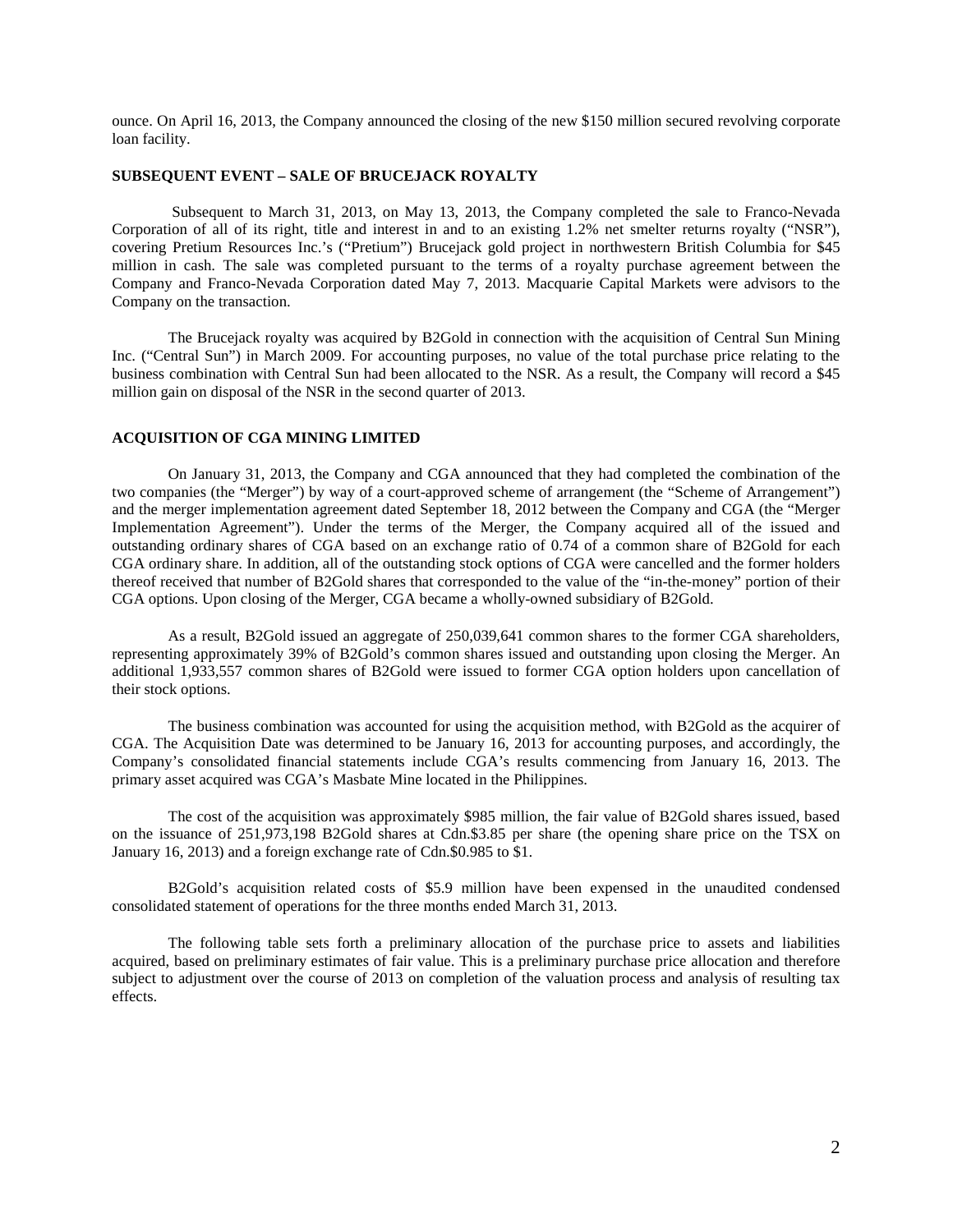| Preliminary purchase price allocation:                                     |            |
|----------------------------------------------------------------------------|------------|
| Cash and cash equivalents                                                  | 56,088     |
| Restricted cash                                                            | 9,000      |
| Accounts receivable and prepaids                                           | 11,368     |
| Inventories                                                                |            |
| - Product inventory                                                        | 55,036     |
| Ore stockpile inventory, current portion                                   | 6,955      |
| Supplies inventory                                                         | 11,677     |
| Note receivable from RTG Mining Inc.                                       | 2,560      |
| Mining interests                                                           |            |
| - Masbate Mine                                                             | 526,280    |
| Masbate undeveloped mineral interest                                       | 389,673    |
| - Pajo exploration property                                                | 15,128     |
| Long-term Investments                                                      |            |
| - St. Augustine Gold & Copper Limited                                      | 20,193     |
| Sierra Mining Limited<br>٠                                                 | 6,038      |
| - RTG Mining Inc.                                                          | 4,806      |
| Value-added tax receivables, long-term                                     | 37,731     |
| Other long-term assets                                                     |            |
| - Ore stockpile inventory                                                  | 22,800     |
| - Other                                                                    | 150        |
| Accounts payable and accrued liabilities                                   | (31,982)   |
| Current tax payable                                                        | (1,674)    |
| Masbate project loan facility                                              | (18, 524)  |
| Deferred revenue - fair value of gold contracts                            | (37, 404)  |
| Finance lease obligations, including current portion                       | (25, 228)  |
| Mine restoration provisions, including current portion                     | (20, 261)  |
| Deferred income taxes                                                      | (192, 263) |
| Other long-term liabilities                                                | (572)      |
| Goodwill                                                                   | 137,295    |
| Purchase price - 251,973,198 common shares of B2Gold issued on acquisition | 984,870    |

Included in CGA's accounts payable and accrued liabilities on January 16, 2013 was \$10.1 million for CGA's transaction costs relating to the business combination, all paid subsequently in the first quarter of 2013.

Masbate's gold bullion inventory and current portion of ore stockpile inventory were increased by \$32.9 million to reflect their estimated fair values on acquisition, of which \$32.4 million was expensed and included in the cost of sales in the first quarter of 2013 (with the remaining amount to be expensed in the second quarter).

Goodwill of \$137.3 million (net) resulting from the acquisition arises fully on the recognition of deferred income tax liabilities (of \$190.4 million) on the transaction. None of the goodwill is deductible for tax purposes.

The value of approximately \$390 million assigned to undeveloped mineral interest at Masbate was attributable to (i) mineralized material within inferred mineral resources that management believes could be brought into production and (ii) exploration potential. Amounts assigned to undeveloped mineral interest are not expensed (or depreciated) until the undeveloped mineral interest either becomes associated with additional proven and probable reserves and the reserves are produced or the undeveloped mineral interest is determined to be impaired.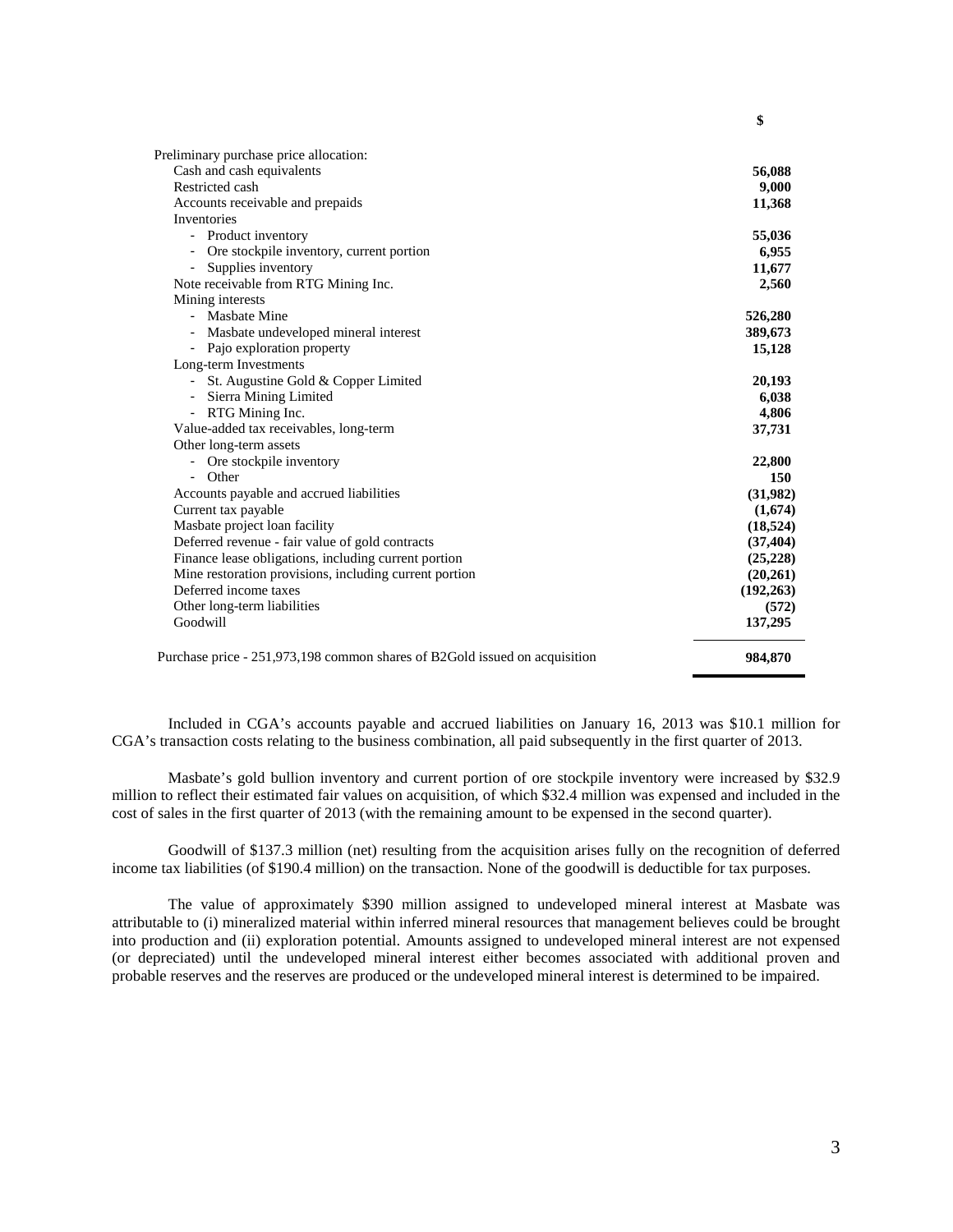## **REVIEW OF FINANCIAL RESULTS**

#### *Selected Quarterly Financial and Operating Results:*

|                                                                                                        | Three months ended<br>March 31<br>(unaudited) |             |
|--------------------------------------------------------------------------------------------------------|-----------------------------------------------|-------------|
|                                                                                                        | <u>2013</u>                                   | <u>2012</u> |
| Gold revenue (\$ in thousands)                                                                         | 154,853                                       | 63,873      |
| Gold sold (ounces) $(2)$                                                                               | 95,042                                        | 37,853      |
| Average realized gold price (\$/ounce)                                                                 | 1,629                                         | 1,687       |
| Gold produced (ounces)                                                                                 | 79,661                                        | 34,602      |
| Cash operating costs (\$/ounce gold)                                                                   | 722                                           | 587         |
| Total cash costs (\$/ounce gold)                                                                       | 771                                           | 680         |
| Adjusted net income $^{(1)}$ (\$ in thousands)                                                         | 40,013                                        | 20,712      |
| Adjusted earnings per share $(1)$ – basic (\$)                                                         | 0.07                                          | 0.05        |
| Adjusted earnings per share $(1)$ – diluted (\$)                                                       | 0.07                                          | 0.05        |
| Net income (\$ in thousands)                                                                           | 63                                            | 14,546      |
| Earnings per share $-$ basic (\$/share)                                                                | 0.00                                          | 0.04        |
| Earnings per share $-$ diluted ( $\frac{\sqrt{3}}{\sqrt{3}}$ )                                         | 0.00                                          | 0.04        |
| Cash flows from operating activities (\$ in thousands)<br>- before changes in non-cash working capital | 45,143                                        | 27,066      |

*(1) Attributable to the shareholders of the Company.* 

*(2) Gold ounces sold in the first quarter of 2013 of 95,042 ounces Includes 32,381 ounces of gold inventory acquired as part of the CGA acquisition.* 

## *First quarter 2013 and 2012*

With the recent CGA acquisition on January 16, 2013 and continued strong performance from its Nicaraguan operations, the Company achieved another new quarterly production record. Consolidated gold production in the first quarter of 2013 was 79,661 ounces, an increase of 130% compared to the same period in 2012. Gold production from the Masbate Mine from January 16, 2013 to March 31, 2013, accounted for 105% of the increase, and gold production from the Company's Libertad and Limon Mines in Nicaragua increased by 25% over the first quarter in 2012. First quarter consolidated gold production would have been 86,747 ounces, an increase of 151% over last year's comparative period, if Masbate's gold production from January 1, 2013 had been included. The Company is projecting another record year for gold production in 2013, with consolidated production of 360,000 to 380,000 ounces expected from the Libertad, Limon and Masbate mines.

Gold revenue for the first quarter of 2013 was a record \$154.9 million (which included a non-cash amount of \$9.4 million described below) on sales of 95,042 ounces at an average price of \$1,629 per ounce compared to \$63.9 million on sales of 37,853 ounces at an average price of \$1,687 per ounce in the 2012 first quarter. The significant increase of 142% in revenue was mainly due to higher gold production and from the sale of CGA's gold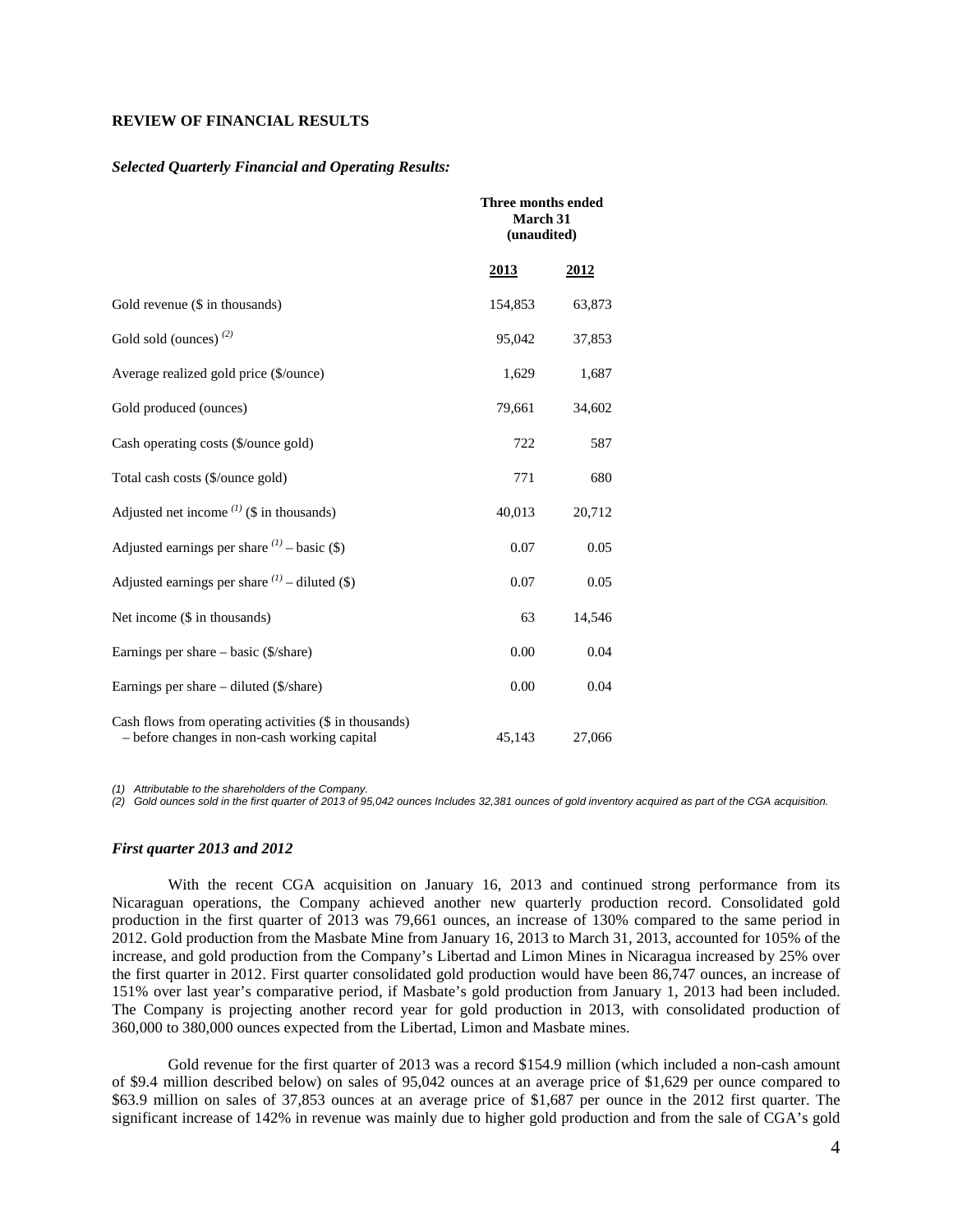product inventory, acquired on January 16, 2013 as part of the CGA acquisition. The spot price of gold averaged \$1,632 per ounce in the quarter.

Gold revenue of \$154.9 million included a non-cash amount of \$9.4 million related to the amortization of deferred revenue, associated with the fair value adjustment of the gold forward contracts acquired as part of the CGA acquisition. On January 16, 2013, the Company assumed the gold forward contracts related to the Masbate project of 50,225 ounces of gold with settlements scheduled between January 31, 2013 and December 31, 2013 at an average price of \$913 per ounce. The fair value of these contracts (required to be recognized as part of the Company's acquisition accounting) was estimated to be negative \$37.4 million on January 16, 2013. For accounting purposes, these contracts are not subsequently re-measured at fair value after initial recognition and are reduced through a corresponding adjustment to revenue consistent with the timing of revenue recognition criteria being met for the gold deliveries made under the terms of contract. During the quarter, 12,382 ounces of gold were delivered under the gold forward contracts at an average settlement price of \$899 per ounce.

In the first quarter of 2013, the Masbate Mine accounted for \$86.6 million (which included a non-cash amount of \$9.4 million described above) of gold revenue from the sale of 52,882 ounces, the Libertad Mine accounted for \$43.4 million (Q1 2012 - \$44 million) of gold revenue from the sale of  $26,760$  ounces (Q1 2012 – 26,188 ounces) while \$24.9 million (Q1 2012 - \$19.8 million) was contributed by the Limon Mine from the sale of 15,400 ounces of gold (Q1 2012 – 11,665 ounces).

Operating cash costs for the first quarter were \$722 per ounce of gold compared to budget of \$785 per ounce. The favourable \$63 per ounce variance was mainly the result of higher than budgeted gold production from the Libertad and Limon mines. Operating costs increased to \$722 per ounce in the quarter from \$587 per ounce in the same period last year, mainly due to higher operating costs at the Masbate Mine and a slight (\$29 per ounce) increase related to the combined Nicaraguan mines.

Gold production at the Masbate Mine totalled 43,554 ounces for the full quarter. Gold production attributable to the Company from January 16, 2013 to March 31, 2013 was 36,467 ounces at an operating cash cost of \$846 per ounce compared to budget of 36,720 at an operating cash cost of \$883 per ounce. There are a number of opportunities to optimize operations and improve operating costs at the Masbate Mine which will be evaluated in the coming months. Improved fleet efficiency, grade control and ore management strategies, and tailings dam management strategies are among the areas that will be under review.

The Libertad Mine continued its strong performance into the first quarter of 2013. The Libertad Mine produced 29,124 ounces of gold at an operating cash cost of \$588 per ounce compared to budget of 27,965 ounces at an operating cash cost of \$661 per ounce. Gold production in the first quarter was higher than budget mainly due to slightly better grade (1.98 g/t versus 1.96 g/t budget), better recovery (93.8% versus 92% budget) and better throughput (487,917 tonnes versus budget of 482,442 tonnes). Improvements to plant performance continue in 2013.

The Limon Mine also had a strong first quarter, producing 14,070 ounces of gold at an operating cash cost of \$674 per ounce compared to budget of 12,942 ounces of gold at an operating cash cost of \$720 per ounce. Higher gold production was mainly due to better surface pit grades, increased plant operating time, and ongoing plant improvements. Per ounce operating cash costs was better than budget mainly due to higher gold production. In addition, the cost/ use of most consumables, including energy, were slightly less than budget which had a positive cost impact.

Included in total cost of sales was \$32.4 million in the first quarter of 2013 which related to the inventory portion of the CGA purchase price adjustment. Masbate's gold bullion inventory and current portion of ore stockpile inventory were increased by \$32.9 million to reflect their estimated fair values on acquisition, of which \$32.4 million was expensed and included in the cost of sales in the first quarter of 2013 (with the remaining amount to be expensed in the second quarter).

Depreciation expense, included in total cost of sales, was \$14.2 million in the first quarter of 2013 compared to \$6.6 million in the same period in 2012. The increase in depreciation expense was mainly due to higher gold sales and an increase in the average depreciation charge per ounce of gold sold. The depreciation charge increased to \$227 per ounce of gold sold in the current quarter (excluding ounces sold relating to gold inventory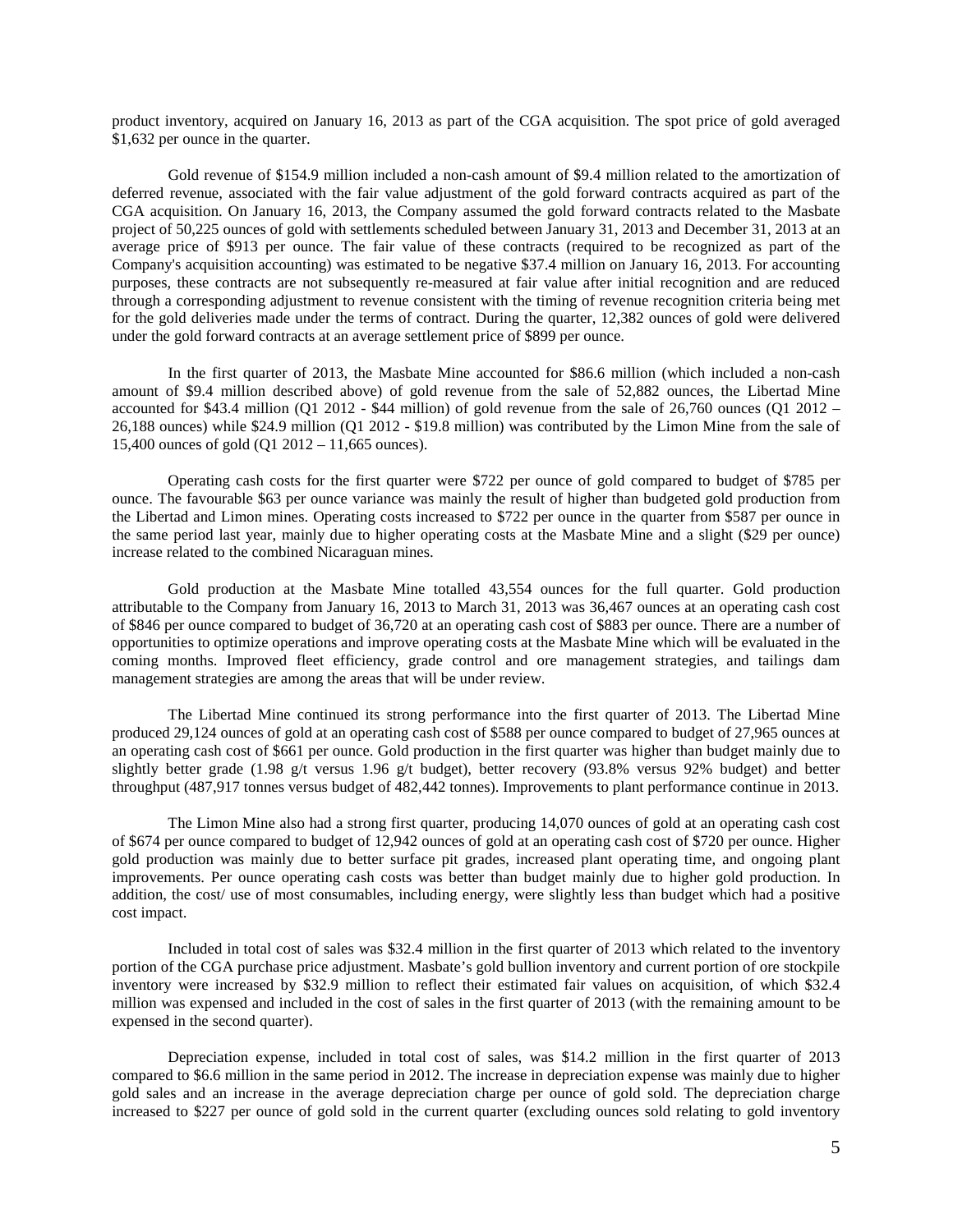acquired as part of the CGA acquisition) from \$175 per ounce of gold sold in the comparative quarter. The increase in the average depreciation charge per ounce of gold sold reflects additions to sustaining capital costs and deferred stripping capitalized to mineral interests, and to the fair value increase of the mining interests acquired from CGA.

Cash flow from operating activities before changes in the non-cash working capital was \$45.1 million (\$0.08 per share) in the first quarter of 2013 compared to \$27.1 million (\$0.07 per share) in the first quarter of 2012. Cash flow from operations in the quarter was the highest in the Company's history.

As at March 31, 2013, the Company remained in a strong financial position with unrestricted cash of \$120.7 million, attributable to the Company's strong operating performance and cash acquired as part of the CGA transaction. On January 16, 2013, CGA had cash and cash equivalents of \$56.1 million (and restricted cash of \$9 million). During the quarter, the Company also drew down \$25 million from the Macquarie credit facility. This facility was repaid in April from drawdowns on the new \$150 million revolving credit facility with a syndicate of three banks.

Adjusted net income was \$40 million (\$0.07 per share) compared to \$20.7 million (\$0.05 per share) in the same period of 2012. The Company's first quarter earnings were affected by non-cash fair value adjustments related to the purchase accounting of CGA. Adjusted net income was calculated by excluding the following adjustments with respect to the CGA acquisition: a non-cash inventory fair value adjustment of \$32.4 million, non-cash amortized deferred gold revenue of \$9.4 million, and one-off CGA acquisition related costs of \$5.9 million. In addition, adjusted net income excluded: share-based compensation expense of \$2.9 million (Q1 2012 - \$3.9 million), write-down of long-term investments of \$3.5 million (Q1 2012 - \$nil), unrealized derivative losses of \$2.4 million (Q1 2012 - \$nil), non-cash deferred income tax expense of \$0.7 million (Q1 2012 - \$2.7 million), and foreign exchange losses of \$1.6 million (Q1 2012 – foreign exchange gains of \$0.4 million).

For the first quarter of 2013, the Company generated (GAAP) net income of \$0.06 million (\$0.00 per share) compared to \$14.5 million (\$0.04 per share) in the equivalent period of 2012. As discussed above, the Company's first quarter earnings were affected by non-cash fair value adjustments related to the purchase accounting of CGA.

At March 31, 2013, the Company recorded an unrealized loss of \$3.1 million, included in other comprehensive loss, as a result of the change in the market value of its available-for-sale investments. In addition, the Company recorded an impairment charge of \$3.5 million relating to its investment in Calibre in the consolidated statement of operations (including \$1.4 million that was reclassified from accumulated other comprehensive loss to net earnings), as a result of a substantial decrease in Calibre's share price.

Starting in the second quarter of 2012, the Company entered into foreign currency contracts to manage its foreign currency exposure of forecasted expenditures denominated in Namibian dollars relating to the development of its Otjikoto project. As the Namibian dollar is pegged to the South African rand, the Company enters into foreign currency contracts between the South African rand and the United States dollar due to their greater liquidity. These derivative instruments were not designated as hedges by the Company and are marked to their market values at the end of each reporting period. Adjustments to the market value are included in the statement of operations. For the three months ended March 31, 2013, the Company recorded an unrealized derivative loss of \$2.4 million.

General and administrative costs relate to the Company's head office in Vancouver, the Managua office in Nicaragua, and the Makati office in the Philippines. Consolidated general and administrative costs increased in the first quarter of 2013 compared to the year ago period by approximately \$2.4 million, of which \$1.1 million related mainly to Makati administrative costs and the remainder to increased corporate growth/ and development activities.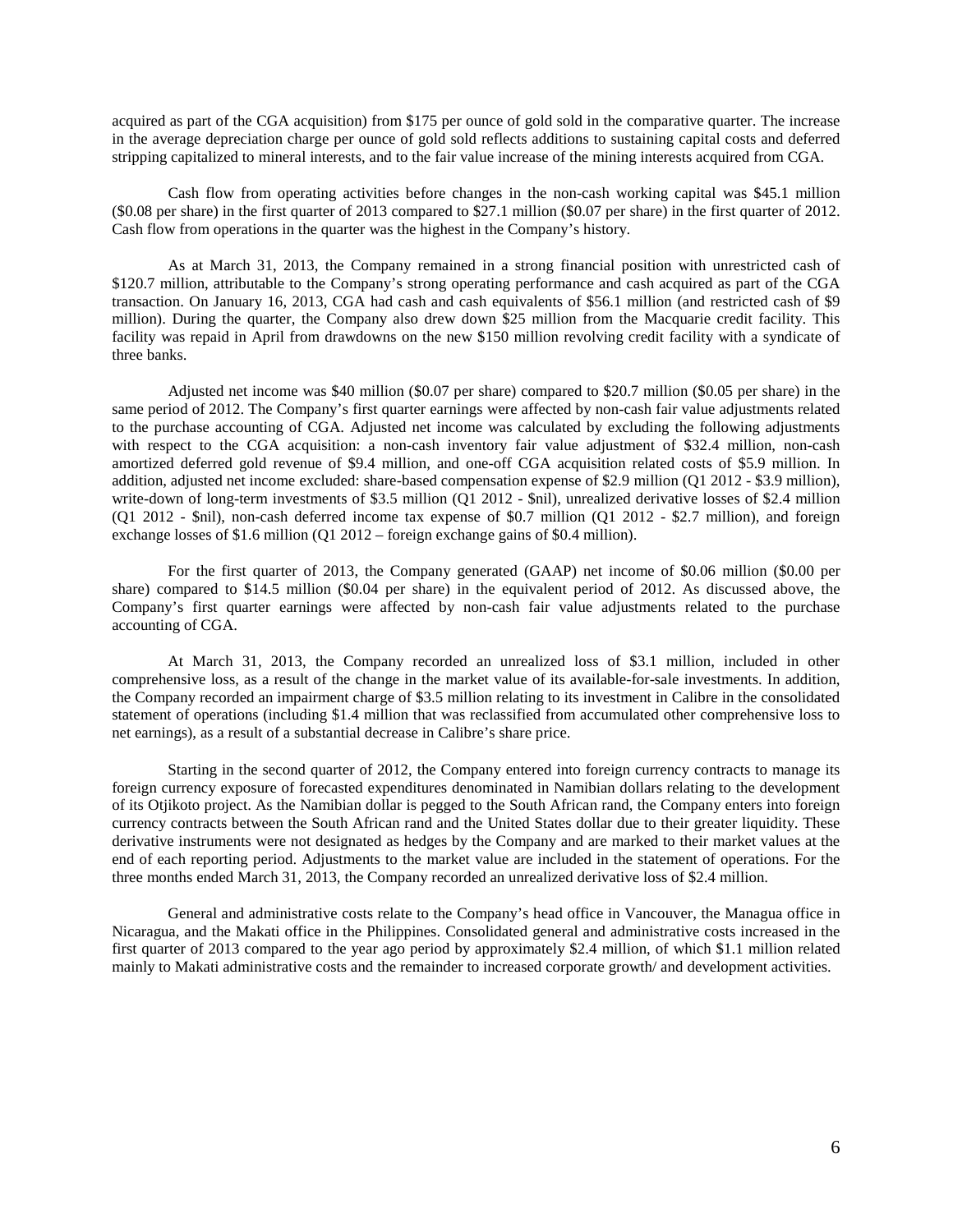# **MASBATE MINE – PHILIPPINES**

|                                         | Three months ended<br>March 31<br>(unaudited) |      |
|-----------------------------------------|-----------------------------------------------|------|
|                                         | <u>2013</u>                                   | 2012 |
| Gold revenue (\$ in thousands)          | 86,541                                        |      |
| Gold sold (ounces)                      | 52,882                                        |      |
| Average realized gold price (\$/ ounce) | 1,636                                         |      |
| Tonnes of ore milled                    | 1,263,802                                     |      |
| Grade (grams/tonne)                     | 1.08                                          |      |
| Recovery $(\% )$                        | 83.2                                          |      |
| Gold production (ounces)                | 36,467                                        |      |
| Cash operating costs (\$/ ounce gold)   | 846                                           |      |
| Total cash costs (\$/ ounce gold)       | 889                                           |      |
| Capital expenditures (\$ in thousands)  | 4,196                                         |      |
| Exploration (\$ in thousands)           | 2,035                                         |      |

First quarter gold production at the recently acquired Masbate Mine in the Philippines was 43,554 ounces. Attributable gold production to B2Gold based on the January 16, 2013 acquisition date was 36,467 ounces at an operating cash cost of \$846 per ounce from 1,263,802 tonnes of ore milled at an average grade of 1.08 g/t gold. This compares to budget of 36,720 ounces from the January 16, 2013 acquisition date at an operating cash cost of \$883 per ounce.

Gold production in the first quarter was slightly under budget due to lower throughput tonnage as a result of the SAG motor change out due to failure during a restart and work on the crusher ROM bin. This was partially offset by higher gold recoveries of 83.2% compared to budget of 80.8%. Gold recovery outperformed budget as the Company identifies optimal ore sources that carry different gold recoveries. Mill throughput averaged 16,850 tonnes of ore per day for the quarter.

The new SAG mill will be ready for delivery in the third quarter and will be installed early in the fourth quarter. Related motors and gear boxes will be upsized to build in some expansion capacity into the SAG circuit. The current SAG mill, which had cracking issues in the past and has been repaired, continues to perform acceptably and continues to be monitored.

Per ounce operating cash costs for the Masbate Mine in the first quarter was better than budget mainly due to slightly better grade and recovery (83.2% versus 80.8% budget). Maintenance costs improved due to a new maintenance schedule and mining costs were also lower than budget as a result of lower haulage costs.

There are a number of opportunities to optimize operations and improve operating costs at the Masbate Mine which will be evaluated in the coming months. Improved fleet efficiency, grade control and ore management strategies, and tailings dam management strategies are among the areas that will be under review.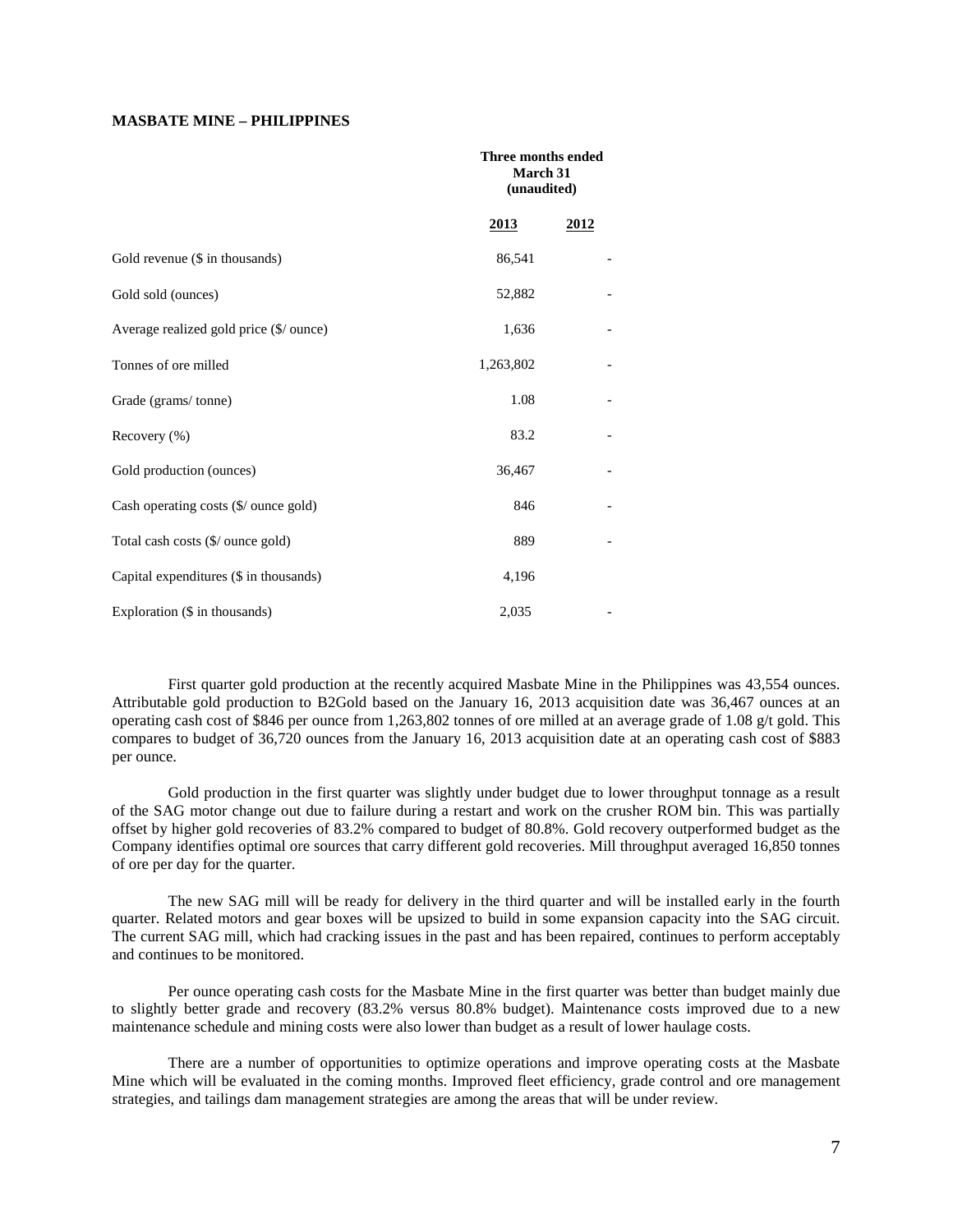The current focus is for B2Gold technical staff to work with Masbate onsite personnel to review and revise the mine geological model, metallurgical delineations, and plant recoveries. Mine sequencing will be reviewed and a new interim mine plan will be generated during the second quarter. Pit designs will be reviewed and new reserves issued early in the third quarter.

The potential for plant expansion will be methodically investigated so that Masbate will be set to move forward with a new life of mine plan and processing plan by year end. Extensive metallurgical testwork, which is essential groundwork for expansion analysis, has already begun.

Total capital expenditures in the first quarter of 2013 totalled \$4.2 million, mainly for a tailings dam expansion and additions to leased mining equipment.

The Masbate Mine is projected to produce approximately 175,000 to 185,000 ounces of gold in 2013. B2Gold plans to release full guidance on the Masbate Mine near mid-year of 2013 once it has had additional time to review the mine plan and costs, and the reserve estimate.

An aggressive 2013 exploration program totaling \$11 million is underway with eight drill rigs currently working. The Masbate project is a low sulphidation epithermal vein system with a tenement which covers 16 kilometres of very prospective ground with well-defined vein systems. The 2013 exploration program will comprise reserve/resource drilling on numerous mine veins including Main Vein, Colorado, Panique and Montana as well as exploration drilling designed to outline new resources on near mine veins outside of the current reserve/resource such as Pajo and the high grade Montana North vein. Exploration drilling is also planned for the Bart Ag and Balete veins located 12 kilometres southeast of the mine. In addition to drilling, geochemical sampling and follow-up trenching will be carried out on a number of priority target areas outside of the current resource.

High grade gold mineralization was recently intersected on the Montana North vein located 200 metres northwest of the current resource. Drill hole MONRC021 intersected 9 metres true width grading 24.43 g/t gold. The vein is open to the northwest and plans are underway to step-out drill this new high grade target.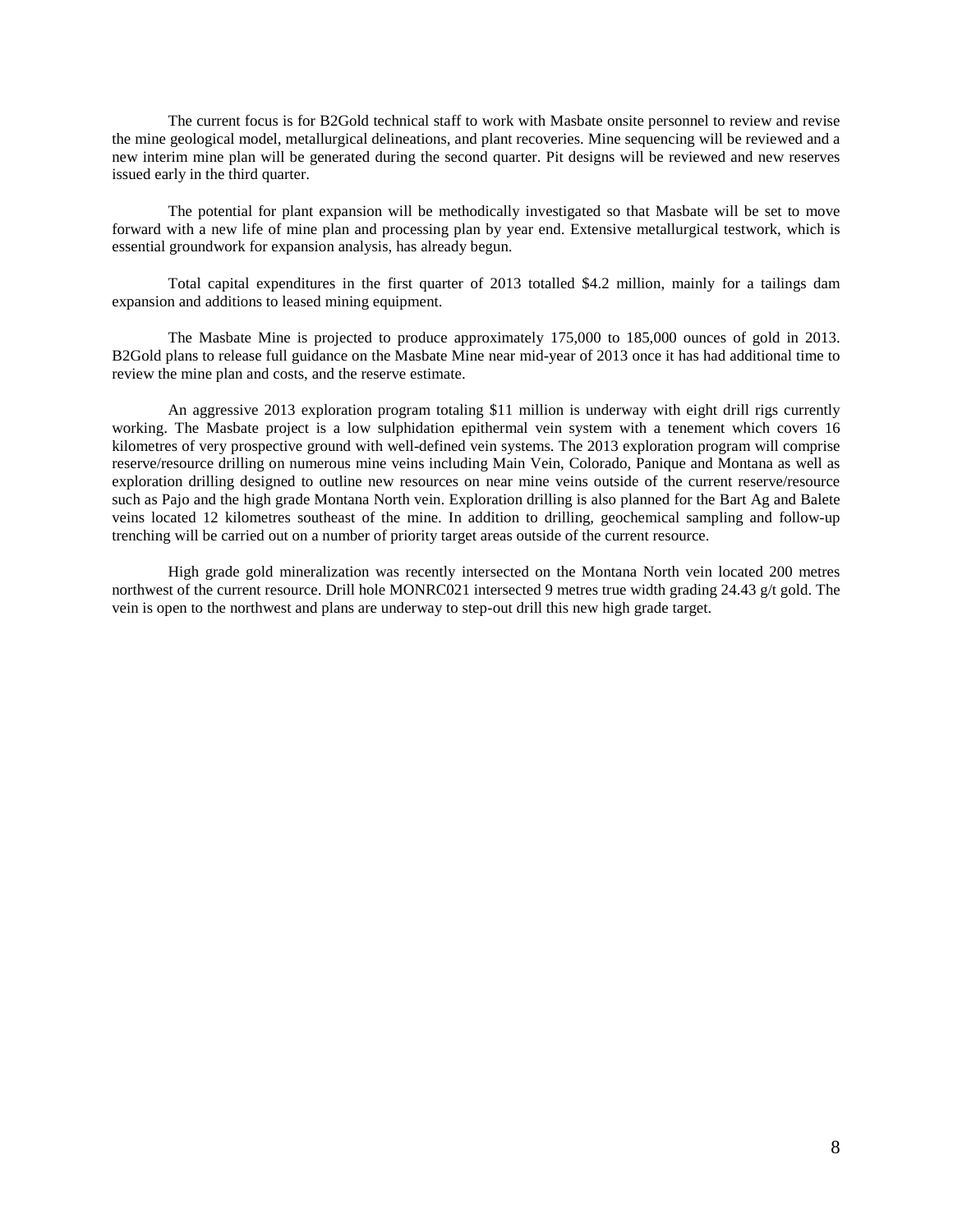## **LIBERTAD MINE – NICARAGUA**

|                                                               | Three months ended<br><b>March 31</b><br>(unaudited) |             |
|---------------------------------------------------------------|------------------------------------------------------|-------------|
|                                                               | <u>2013</u>                                          | <u>2012</u> |
| Gold revenue (\$ in thousands)                                | 43,407                                               | 44,043      |
| Gold sold (ounces)                                            | 26,760                                               | 26,188      |
| Average realized gold price (\$/ ounce)                       | 1,622                                                | 1,682       |
| Tonnes of ore milled                                          | 487,917                                              | 504,953     |
| Grade (grams/tonne)                                           | 1.98                                                 | 1.64        |
| Recovery $(\% )$                                              | 93.8                                                 | 91.8        |
| Gold production (ounces)                                      | 29,124                                               | 24,246      |
| Cash operating costs $(\frac{6}{\sqrt{2}})$ ounce gold)       | 588                                                  | 498         |
| Total cash costs (\$/ ounce gold)                             | 622                                                  | 585         |
| Capital expenditures (\$ in thousands)                        | 4,958                                                | 7,108       |
| Capital expenditures $(\$$ in thousands) – Jabali development | 3,516                                                | 1,515       |
| Exploration (\$ in thousands) - including Jabali exploration  | 985                                                  | 2,460       |

The Libertad Mine continued its strong performance into the first quarter of 2013, gold production exceeded budget by 4% and operating cash costs were \$73 per ounce (or 11%) lower than budget.

Gold sales from the Libertad Mine totalled  $26,760$  ounces (Q1 2012 – 26,188 ounces) in the first quarter of 2013 at an average realized price of \$1,622 per ounce (Q1 2012 - \$1,682 per ounce), generating revenue of \$43.4 million (Q1 2012 - \$44 million).

The Libertad Mine produced 29,124 ounces of gold at an operating cash cost of \$588 per ounce from 487,917 tonnes of ore milled at an average grade of 1.98 grams per tonne ("g/t") gold. This compares to the budget of 27,965 ounces at an operating cash cost of \$661 per ounce.

Gold production in the first quarter was higher than budget mainly due to slightly better grade (1.98  $g/t$ ) versus 1.96 g/t budget), better recovery (93.8% versus 92% budget) and better throughput (487,917 tonnes versus budget of 482,442 tonnes). Improvements to plant performance continue in 2013. Ore during the quarter was sourced primarily from Mojon (49%) and Crimea (47%) and both pits are providing better grades than anticipated. Ore from the higher grade Santa Maria Pit started to move relatively late in the quarter. Mill throughput averaged 5,421 tonnes of ore per day for the quarter. Per ounce operating cash costs for the Libertad Mine was better than budget mainly due to the higher gold production resulting from slightly better grades and yields from the Mojon and Crimea pits, as well as to higher than expected by-product silver credits.

Total capital expenditures in the first quarter of 2013 were \$8.5 million. Deferred stripping, mainly at the Santa Maria pit, totaled \$3.4 million and Jabali capital costs were \$3.5 million. Jabali capital included private road and bridge construction, infrastructure including dump preparation, offices, property purchases and engineering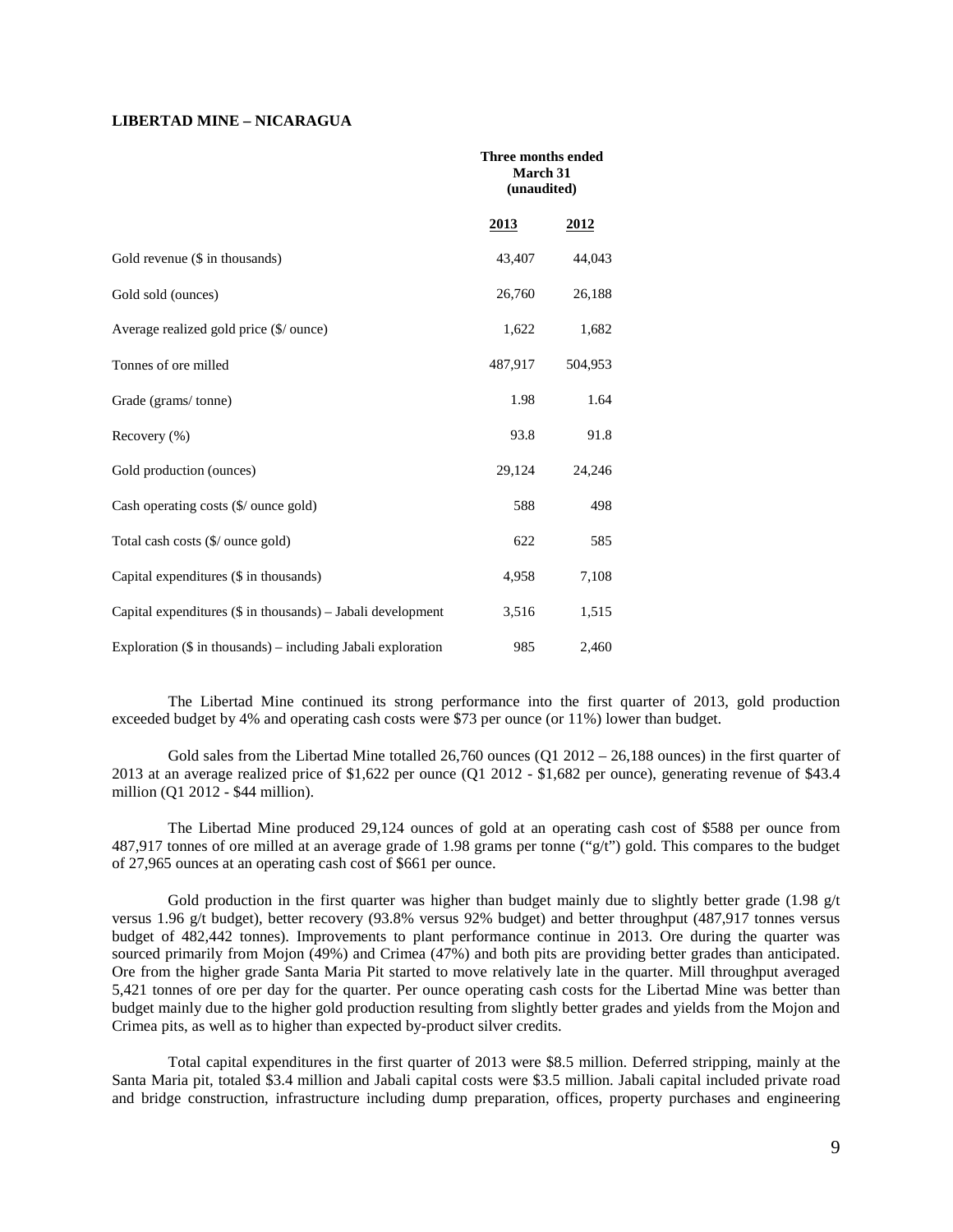studies. The private road is 80% complete and Jabali Central Pit is ready to develop. Other major items included mine equipment purchases and purchases of material in preparation for mill improvement projects.

The Jabali pit is fully permitted and ore shipments from Jabali are scheduled to begin late in the third quarter of 2013.

The Libertad Mine is projected to produce approximately 131,000 to 137,000 ounces of gold in 2013 at an operating cash cost of approximately \$560 to \$590 per ounce. Gold production for the first half of 2013 is estimated to total approximately 56,000 to 59,000 ounces of gold at a cash operating cost of \$620 to \$650 per ounce and for the second half approximately 75,000 to 78,000 ounces of gold at a cash operating cost of \$515 to \$545 per ounce.

Gold production in 2013 at Libertad is budgeted to be approximately 30% higher in the second half of 2013 compared to the first six months of 2013 due to increased mill through-put as a result of a mill expansion projected to be completed by mid-year, increasing the mill capacity by 10%, and higher grade ore from the Santa Maria and Jabali open pits, as well as higher gold recoveries. The Libertad Mill is budgeted to process an average of 5,743 tonnes of ore per day for a total of approximately 2.1 million tonnes of ore for the year at an average grade of 2.19 g/t gold.

Operating cash costs for 2013 are budgeted to increase over the 2012 budget due to higher strip ratios, higher energy, consumables, and contractor mining costs. Offsetting these costs is the production increase from the mill expansion and higher budgeted gold grade of 2.19 g/t and gold recoveries of 92%.

The Company has budgeted capital costs at Libertad in 2013, totaling approximately \$45.6 million (including Jabali). The majority of this capital cost will be expended on preparation and equipment for surface mining of the Jabali Central pit, pre-stripping at the Santa Maria, Mojon and Jabali pits, and the aforementioned mill expansion.

The Libertad exploration budget for 2013 is approximately \$4.7 million for a total of approximately 11,000 metres of planned drilling. The program includes completing the Jabali infill drilling, Mojon and San Juan resource drilling and continued exploration on a number of regional targets, including the Volcan – El Gallo district, Cerro Quiroz and others.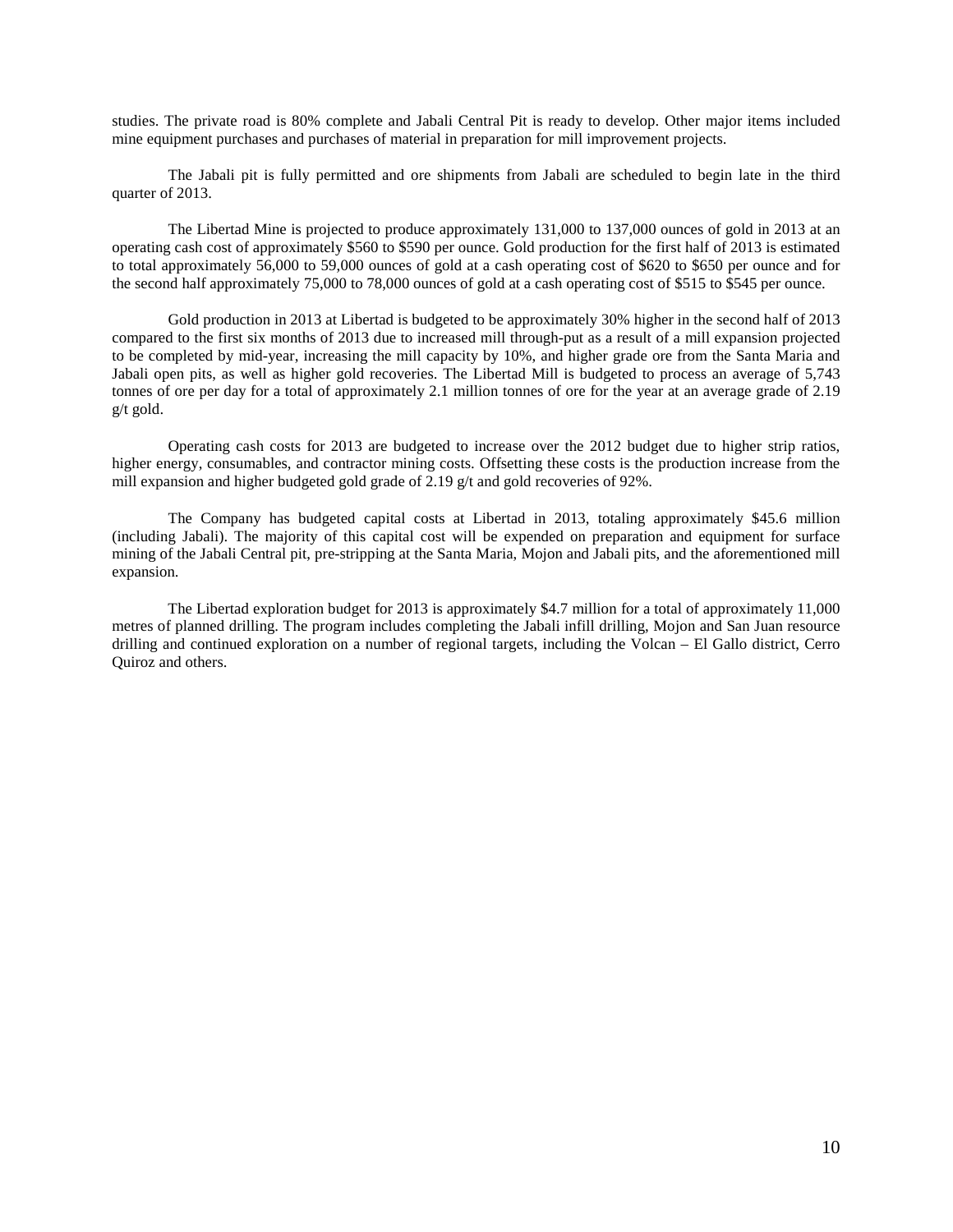## **LIMON MINE – NICARAGUA**

|                                         |         | Three months ended<br><b>March 31</b><br>(unaudited) |  |
|-----------------------------------------|---------|------------------------------------------------------|--|
|                                         | 2013    | 2012                                                 |  |
| Gold revenue (\$ in thousands)          | 24,905  | 19,830                                               |  |
| Gold sold (ounces)                      | 15,400  | 11,665                                               |  |
| Average realized gold price (\$/ ounce) | 1,617   | 1,700                                                |  |
| Tonnes of ore milled                    | 108,030 | 96,087                                               |  |
| Grade (grams/tonne)                     | 4.43    | 3.71                                                 |  |
| Recovery (%)                            | 91.5    | 90.6                                                 |  |
| Gold production (ounces)                | 14,070  | 10,356                                               |  |
| Cash operating costs (\$/ ounce)        | 674     | 796                                                  |  |
| Total cash costs (\$/ ounce)            | 776     | 902                                                  |  |
| Capital expenditures (\$ in thousands)  | 4,045   | 7,821                                                |  |
| Exploration (\$ in thousands)           | 830     | 1,125                                                |  |

The Limon open pit and underground mine also had a strong first quarter, producing 14,070 ounces of gold compared to budget of 12,942 ounces and to 10,356 ounces in the same period last year. In the month of March the Limon Mine produced 5,200 ounces of gold achieving its best monthly production since being acquired by B2Gold in 2009.

Gold sales from the Limon Mine totalled  $15,400$  ounces in the first quarter of 2013 (Q1 2012 – 11,665) ounces) at an average realized price of \$1,617 per ounce (Q1 2012 - \$1,700 per ounce), generating revenue of \$24.9 million (Q1 2012 - \$19.8 million).

The Limon Mine produced 14,070 ounces of gold at an operating cash cost of \$674 per ounce from 108,030 tonnes of ore milled at an average grade of 4.43 g/t gold at a processed gold recovery of 91.5%. This compared to budget of 12,942 ounces of gold at an operating cash cost of \$720 per ounce. Higher gold production was mainly due to better surface pit grades, increased plant operating time, and ongoing plant improvements. Per ounce operating cash costs was better than budget mainly due to higher gold production. In addition, the cost/ use of most consumables, including energy, were slightly less than budget having a positive cost impact.

Capital expenditures in the first quarter of 2013 totaled \$4 million which mainly included deferred underground mine development (\$0.9 million), deferred pre-stripping charges (\$1.1 million), and an underground dewatering project (\$1.1 million).

The Limon Mine is projected to produce approximately 54,000 to 58,000 ounces of gold in 2013 at an operating cash cost of approximately \$715 to \$745 per ounce. Gold production for the first half of 2013 is estimated to total approximately 26,000 to 28,000 ounces of gold at a cash operating cost of \$710 to \$740 per ounce and for the second half 28,000 to 30,000 ounces of gold at a cash operating cost of \$720 to \$750 per ounce.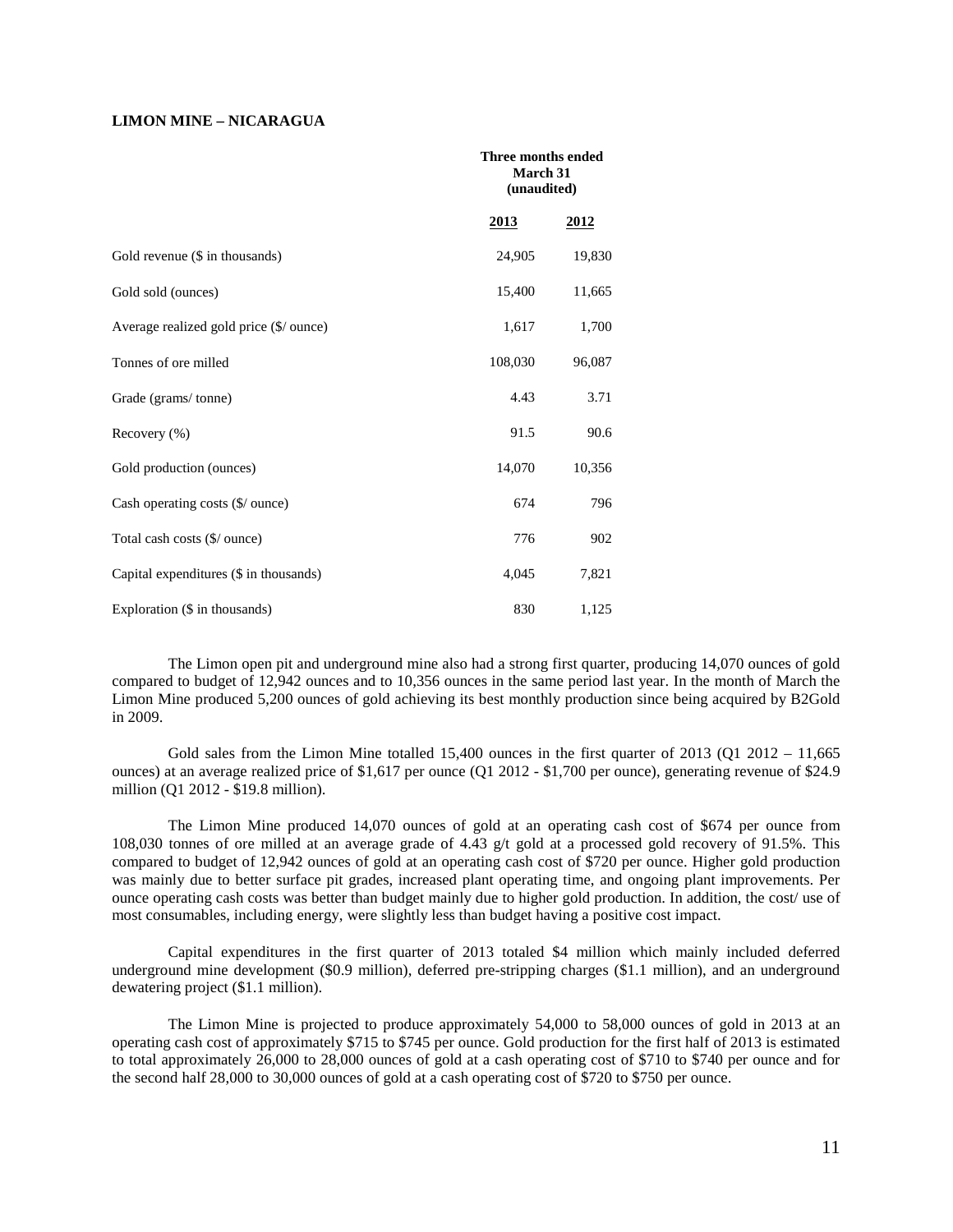The increase in budgeted gold production in 2013 over 2012 is the result of delivering higher grade ore primarily from the Santa Pancha underground and Veta Nueva open pit to the mill and improved through-put and recovery at the process plant by expanding the leach tank capacity. In 2013 the Limon Mine is budgeted to process approximately 0.4 million tonnes of ore at an average grade of 4.30 g/t gold. Average gold recoveries are budgeted to increase to 91.81% owing to a plant leach area expansion.

Operating cash costs for 2013 are budgeted to increase over 2012 due to increasing costs for energy and consumables. This is partially offset by delivering higher grade ore to the mill and improving process facilities performance.

Capital expenditures at the Limon Mine in 2013 are budgeted to total approximately \$21.7 million. The majority of this capital expenditure will fund underground mine development, mill upgrades, tankage at the processing plant and development work on the Santa Pancha and Pavon projects.

The 2013 Limon exploration budget is approximately \$5.74 million to fund approximately 17,000 metres of drilling. The program includes completing the infill drilling along the Pozo 4-5 structure to sufficient drill spacing to allow preliminary mine planning. The budget also allows for drill testing two more regional targets; San Antonio, a vein target which lies about 5 km to the east of Santa Pancha and has returned trench results up to 7.84 g/t gold over 6.1 metres (TRSA-12-024) and possibly the Loma Sola area, an interesting structural and geophysical anomaly which lies approximately 5 kilometres to the west of the old Talavera mine. Follow up of other interesting regional targets across the Limon claim area is also planned.

Based on results to date, B2Gold's exploration team believes there is potential to further increase the current mine life of the Limon Mine and also discover higher grade open pit and underground deposits that could potentially increase annual gold production.

# **OTJIKOTO PROPERTY – NAMIBIA**

The Otjikoto gold project is located 300 kilometres north of Namibia's capital city of Windhoek between the towns of Otjiwarongo and Otavi. The project benefits significantly from Namibia's well established infrastructure with paved highways, a railway, power grids, and process water all close by. Located in the western part of southern Africa, Namibia is one of the continent's most politically and socially stable jurisdictions.

The Company recently announced robust results from the Feasibility Study and the commencement of construction at the Otjikoto gold project in Namibia (see news release dated January 10, 2013).

The 2013 construction and development budget for the Otjikoto project totals approximately \$134.4 million. Total pre-preproduction capital costs are estimated to be \$244.2 million. Construction is scheduled for completion in the fourth quarter of 2014 when mill production is expected to begin and the first gold production from the Otjikoto gold project is scheduled. The current mine plan is based on probable mineral reserves of 29.4 million tonnes at a grade of 1.42 g/t containing 1.341 million ounces of gold at a stripping ratio of 5.59:1 to be mined over an initial 12 year period.

The current average annual production for the first five years is estimated to be approximately 141,000 ounces of gold per year at an average operating cash cost of \$524 per ounce and for the life of mine approximately 112,000 ounces of gold per year at an average operating cash cost of \$689 per ounce.

The site development will take place year round, utilizing a work force of experienced Namibian nationals, trained and supervised by Namibian and expatriate supervision. The mills and primary crusher were ordered in December 2012. The areas for the construction site have now been fully cleared, security fencing has been placed, mining equipment has begun to be delivered and earthworks has commenced. Expenditures for the first quarter totaled approximately \$7.8 million (on a cash basis) versus the quarterly budget of \$25 million. The shortfall in spending is due to the timing of invoicing for capital and engineering items. Although the timing of payments has lagged the original budget, the project remains on schedule and is expected to spend the money proposed in the budget over the next three quarters. Subsequent to quarter end, the Company's expenditures for the month of April were \$31 million for the Otjikoto development.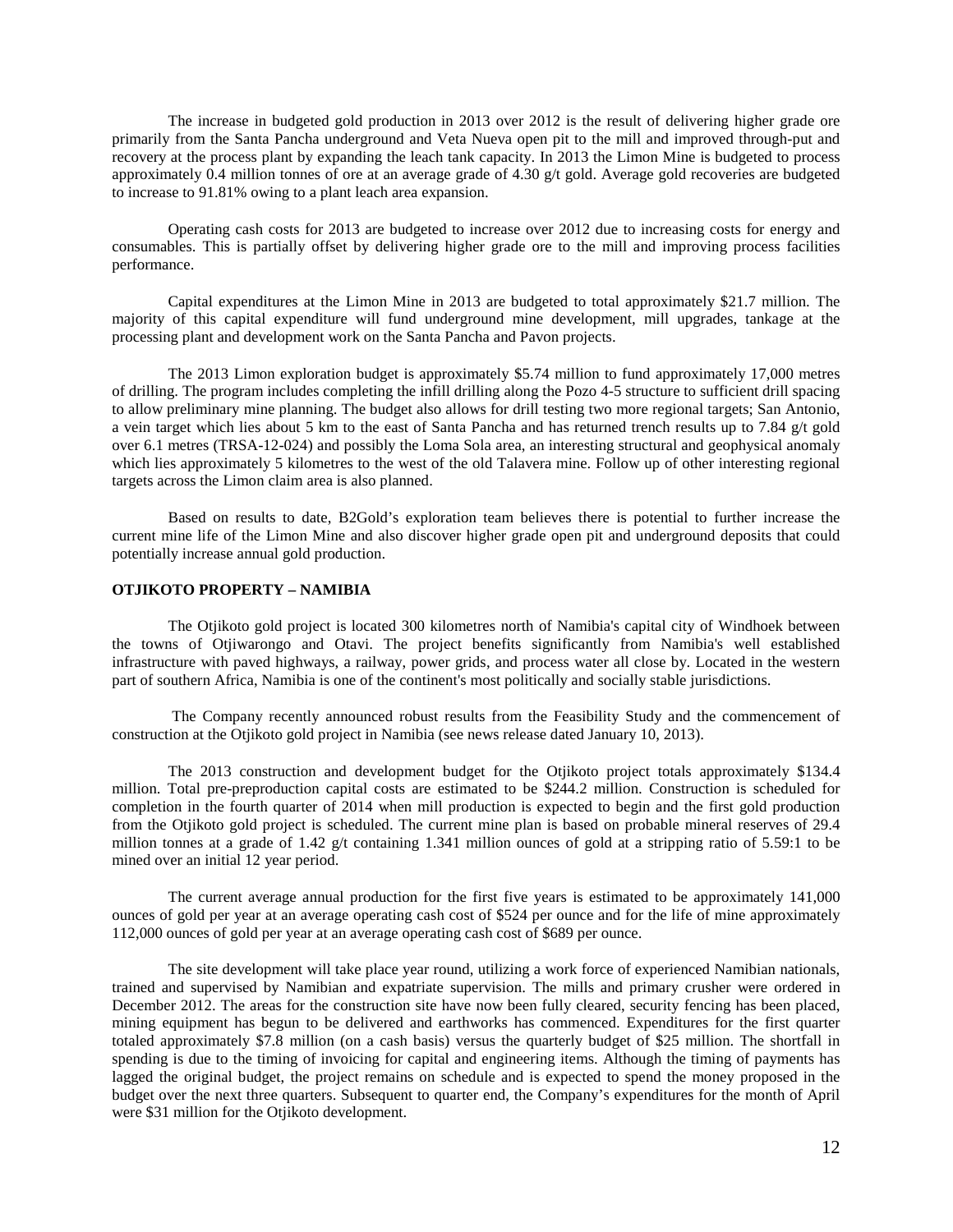A further \$8 million has been budgeted in 2013 for exploration to fund 24,145 metres of infill and regional exploration drilling. The Company's geology team believes there is significant exploration upside at the Otjikoto gold project as indicated by the recently announced Wolfshag Zone drill results (see news release dated December 11, 2012).

On March 20, 2013, B2Gold Namibia (Proprietary) Limited ("B2Gold Namibia"), a subsidiary of the Company, acquired from two Namibian banks all of the issued and outstanding Class A and Class B preference shares in the capital of EVI Gold (Proprietary) Limited ("EVI") for total consideration of approximately \$6.5 million. B2Gold Namibia is owned indirectly 92% by B2Gold and 8% by EVI, a Namibian black empowerment company. EVI currently holds an 8% interest in the Otjikoto gold project.

Subsequent to March 31, 2013, on April 10, 2013, the Company entered into an investment agreement (the "Investment Agreement") with EVI pursuant to which, among other things, EVI agreed to purchase common shares of the Company with an aggregate subscription price of \$7.6 million. The subscription price will be satisfied by a cash payment of \$6.6 million and the assignment by EVI to the Company of its existing right to acquire an additional 5% interest in the Otjikoto gold project. It is expected that the proceeds from the sale of the common shares of the Company will be used by EVI to redeem the preference shares held by B2Gold Namibia. In addition, EVI also agreed to exercise its right to acquire an additional 2% interest in the Otjikoto gold project for a purchase price of \$5 million.

Subsequent to March 31, 2013, on April 10, 2013, BKWE Ventures Limited ("BKWE"), a wholly-owned subsidiary of the Company, entered into a loan agreement with EVI pursuant to which BKWE agreed to loan up to \$11.6 million to EVI in order that EVI could satisfy the payments required under the Investment Agreement, including the cash payment for the purchase for common shares and the acquisition of the additional 2% interest in the Otjikoto gold project. The loans will accrue interest at a rate of up to 5% per annum and will be secured by a pledge of the shares of the Company and B2Gold Namibia that are held by EVI. The loan is expected to be repaid from EVI's share of available cash from the operations of the Otjikoto gold mine.

Upon completion of the aforementioned transactions, the Company and EVI will hold a 90% and 10% interest, respectively, in the Otjikoto gold project and EVI will have no further right to increase its interest in the project.

### **GRAMALOTE PROPERTY – COLOMBIA**

The Gramalote property is located 80 kilometre northeast of Medellin in central Colombia, with AngloGold Ashanti Limited ("AngloGold") as manager and has excellent access and infrastructure. The project is a 49%-51% B2Gold-AngloGold joint venture, and had a 2012 joint venture prefeasibility and exploration budget of \$62 million (100%) which funded 21,700 metres of diamond drilling for the exploration of additional targets on the property, drilling associated with infrastructure and infill drilling, as well as prefeasibility work, environmental studies, metallurgical test work and engineering. The goal of this budget was to complete the prefeasibility study by November 2012. During the execution of this program, a number of potential upside issues were identified and a supplemental budget was approved to provide sufficient time to complete the test work and engineering associated with the identified opportunities. This supplemental budget of \$26.1 million (100%) also included trade-off studies to confirm the optimum size of the project, additional land acquisitions, community and social obligations, exploration and development drilling, and covered the period from December 2012 through February 2013. Each joint venture partner has funded their share of expenditures pro rata. Based on positive exploration results, exploration and development drilling will continue through July 2013 to better define the mineral resource and assure that the optimum plant size is determined. Work programs and engineering associated with the completion of the Environmental Impact Assessment ("EIA") will also be completed during this period so the EIA can be submitted to government authorities in May 2013. As a result of this additional work, the final prefeasibility results will be complete in the third quarter of 2013. This will allow sufficient time for the inclusion of new information, an updated mineral resource estimate and potential modifications to the prefeasibility study. The final feasibility study is scheduled to be completed by the fourth quarter of 2014. The Company is currently in discussions with AngloGold to agree on work programs and budget from March 2013 through October 2013, when a decision will be made on advancing the project to final feasibility.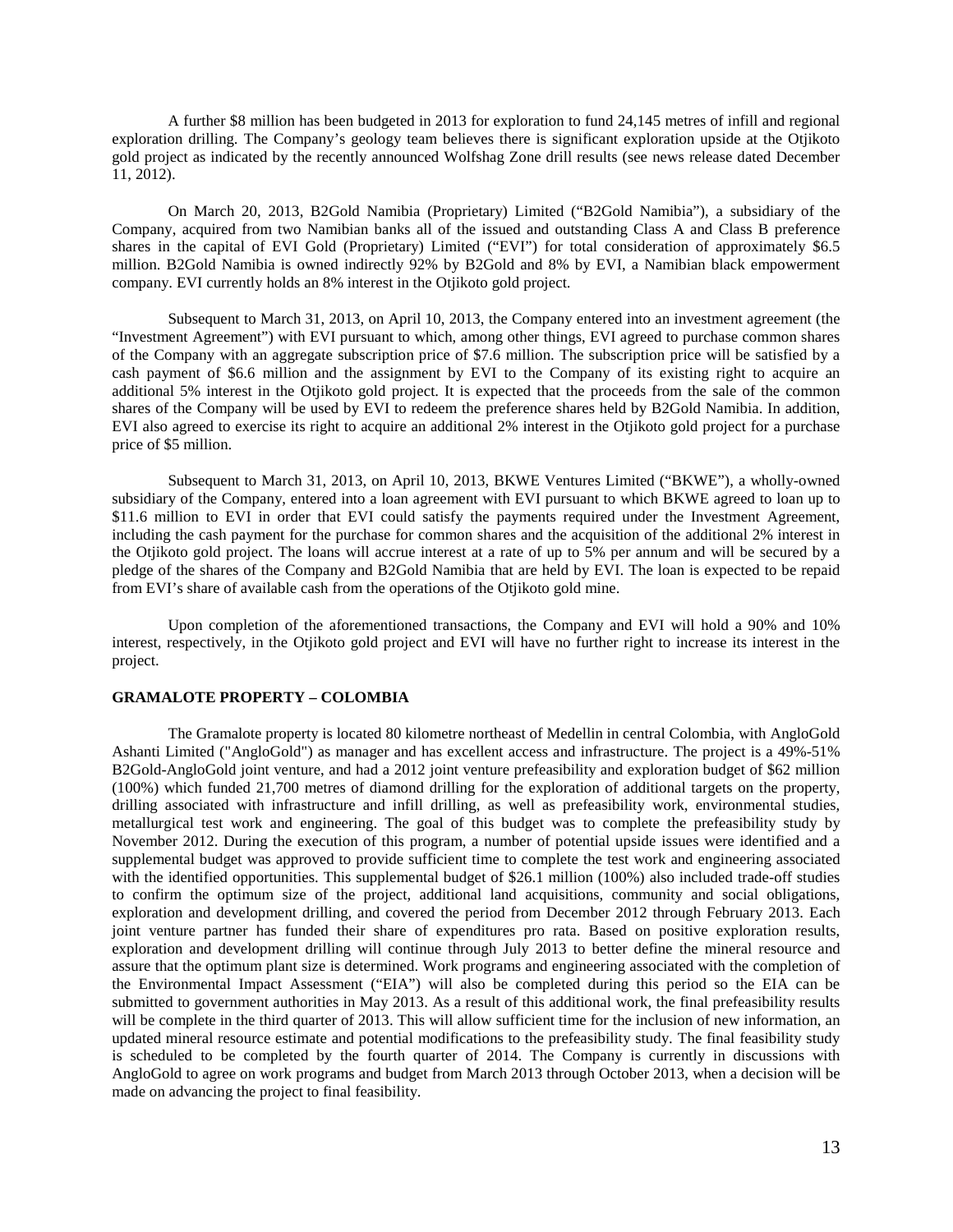On April 24, 2012, the Company and AngloGold announced a new JORC and National Instrument 43-101 compliant mineral resource estimate for the Gramalote Central Zone and Trinidad (see "Investing activities, Gramalote development" section). Total measured and indicated resources at Gramalote Central at a 0.25 g/t gold cut-off, within a \$1,600 per ounce gold optimised Whittle pit consists of 97.1 million tonnes grading 0.81 g/t gold for a total of 2.5 million troy ounces of gold. The Gramalote Central and Trinidad inferred resource is 95.7 million tonnes grading 0.44 g/t gold for a total of 1.36 million troy ounces of gold using similar parameters as the measured and indicated resource.

## **BELLAVISTA PROPERTY – COSTA RICA**

The Company continues with site monitoring and maintenance to keep the Bellavista property in full regulatory compliance.

Subsequent to March 31, 2013, the Company entered into a binding term sheet with Alray Investments Inc. (the "Optionee"), a private company, pursuant to which the Company agreed to grant the Optionee an option to purchase a 100% interest in the Company's Bellavista project located in Miramar, Costa Rica. The Optionee will have the right to exercise the option at any time prior to October 22, 2014. On the exercise of the option, the transaction will be structured as an acquisition by the Optionee of 100% of the issued and outstanding shares of Central Sun Mining Enterprises Ltd., which indirectly holds the 100% interest in the Bellavista project. During the term of the option, the Optionee will be entitled to undertake project assessment work, including conducting diamond drilling, metallurgical testing and other exploration programs. In order to exercise the option, the Optionee is required to pay to the Company an administration fee, grant the Company a 2% net smelter returns royalty on the sale of minerals produced from the Bellavista project and pay certain amounts in respect of equipment that is owned by CSME and its subsidiaries at the time that the option is exercised. The parties are currently negotiating a definitive agreement relating to the transaction.

By Statement of Claim dated March 16, 2009, Central Sun commenced a legal proceeding in Ontario (the "Engineering Action") against several engineering firms and certain individual engineers alleging that the Defendants were negligent and breached their contractual obligations with respect to the siting, design, construction, assessment and monitoring of the Bellavista gold mine in Costa Rica, and that the mine was affected by a landslide as a result closed and placed on care and maintenance. As a result of the Defendants' alleged negligence and/or breach of contract, the Company claims damages. The Engineering Action is still at the pleadings stage. Preliminary motions brought by certain defendants have resulted in an Order that the Ontario Courts do not have jurisdiction to hear the claims against those defendants. That Order is currently under appeal. The outcome of this claim is not determinable at this time and no accrual for this contingency has been made in the consolidated financial statements.

## **LIQUIDITY AND CAPITAL RESOURCES**

The Company ended the first quarter of 2013 with cash and cash equivalents of \$120.7 million compared to cash and cash equivalents of \$67.9 million at December 31, 2012. Working capital at March 31, 2013 was \$113.6 million compared to working capital of \$92.1 million at December 31, 2012.

The increase in cash and cash equivalents was attributable to the Company's strong operating performance and cash acquired as part of the CGA transaction. On January 16, 2013, CGA had cash and cash equivalents of \$56.1 million (and restricted cash of \$9 million). During the quarter, the Company also drew down \$25 million from the Macquarie credit facility. This facility was repaid in April from drawdowns on the new \$150 million revolving credit facility with a syndicate of three banks.

On January 10, 2013, the Company announced that it has accepted a committed letter of offer from Macquarie Bank Limited ("Macquarie") for a fully underwritten \$150 million secured facility. The facility comprises three tranches of \$50 million each for a total of \$150 million and will replace the existing \$25 million revolving credit facility with Macquarie. Drawdowns are subject to the completion of loan documentation and satisfaction of certain conditions precedent. The term of the facility will be for a period of four years with a final repayment date of March 28, 2017 and the facility has an interest rate of LIBOR plus a margin of 3.5%. The facility is a revolving facility and will be used to fund construction and development costs related to the Otjikoto gold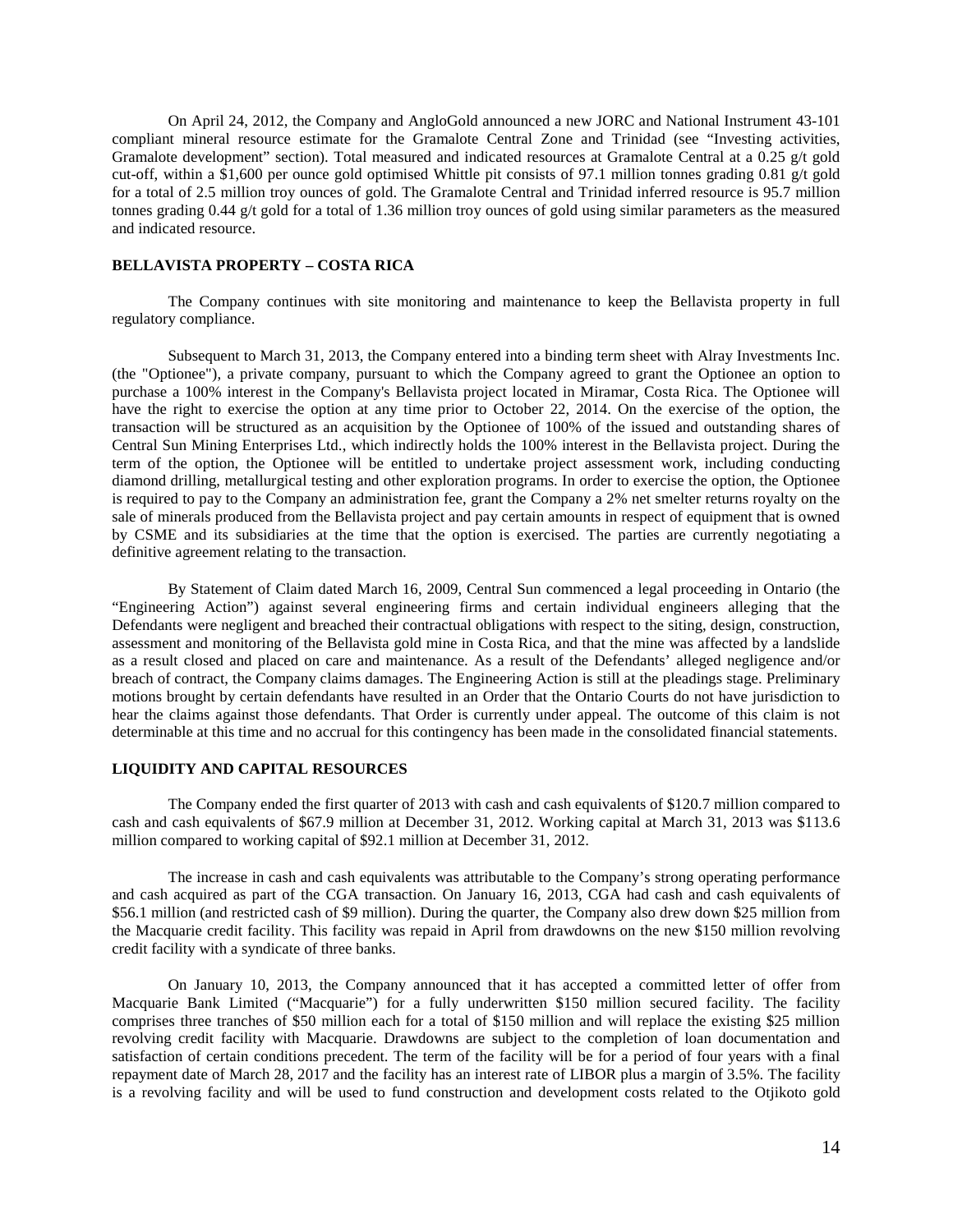project in Namibia and for general corporate purposes. On April 16, 2013, the Company announced the closing of the new \$150 million secured revolving corporate loan facility.

Subsequent to March 31, 2013, on May 13, 2013, the Company completed the sale to Franco-Nevada Corporation of all of its right, title and interest in and to an existing 1.2% NSR, covering Pretium's Brucejack gold project, for \$45 million in cash.

The Company is projecting another record year for gold production in 2013, with consolidated production from the Libertad and Limon Mines in Nicaragua estimated to total 185,000 to 195,000 ounces of gold at a cash operating cost of \$605 to \$635 per ounce. Gold production for the first half of 2013 from the two mines is estimated to total 82,000 to 87,000 ounces of gold at a cash operating cost of \$650 to \$680 per ounce and for the second half 103,000 to 108,000 ounces of gold at a cash operating cost of \$570 to \$600 per ounce.

With the completion of the B2Gold/CGA Transaction, the Company is projecting consolidated gold production in 2013 of 360,000 to 380,000 ounces from the Libertad, Limon and Masbate mines.

Annual capital expenditures at the Libertad and Limon mines for 2013 are budgeted to be approximately \$45.6 (including Jabali development) and \$21.7 million, respectively.

The 2013 construction and development budget for the Otjikoto project totals approximately \$134.4 million. Total pre-preproduction capital costs are estimated to be \$244.2 million. Construction is scheduled for completion in the fourth quarter of 2014 when mill production is expected to begin and the first gold production from the Otjikoto gold project is scheduled.

The Gramalote project has a supplemental budget of \$26.1 million (100%) for the period from December 2012 through February 2013. Each joint venture partner has funded their share of expenditures pro rata. The Company is currently in discussions with AngloGold to agree on work programs and budget from March 2013 through October 2013, when a decision will be made on advancing the project to final feasibility.

The Company's total 2013 Phase I exploration budget is approximately \$35.9 million that will fund approximately 97,000 metres of drilling.

As at March 31, 2013, the Company had the following significant commitments (in addition to those disclosed elsewhere in the MD&A):

- For the purchase of 0.6 million gallons of diesel over the next four years valued at an estimated \$2.7 million. The timing and amount of these costs will depend on diesel consumption but it is expected that the entire \$2.7 million will be incurred in 2013.
- For the purchase of \$8.7 million of equipment for the construction of the mill and crusher at the Otjikoto project in Namibia. The timing and amount of these costs will depend on delivery of the components but \$6.6 million is expected to be incurred in 2013 and the remaining \$2.1 million in the first half of 2014.

### *Derivative financial instruments*

Starting in the second quarter of 2012, the Company entered into foreign currency contracts to manage its foreign currency exposure of forecasted expenditures denominated in Namibian dollars relating to the development of its Otjikoto project. As the Namibian dollar is pegged to the South African rand, the Company enters into foreign currency contracts between the South African rand and the United States dollar due to their greater liquidity.

At March 31, 2013, forward currency contracts totalling \$13 million at an average rate of 8.6564 rand were outstanding with maturity dates ranging from April 2013 to December 2013. In addition, zero-cost put/ call collar contracts totalling \$37.5 million were outstanding with maturity dates ranging from April 2013 to December 2013 with an average floor price of 8.5751 rand and an average ceiling price of 9.0797 rand. These contracts reduce the Company's foreign currency exposure to the rand above the budgeted rate of 8.5 rand to the United States dollar, the conversion ratio used for the Otjikoto construction budget. These contracts were entered into to protect against capital cost over-runs that may otherwise occur due to currency fluctuations.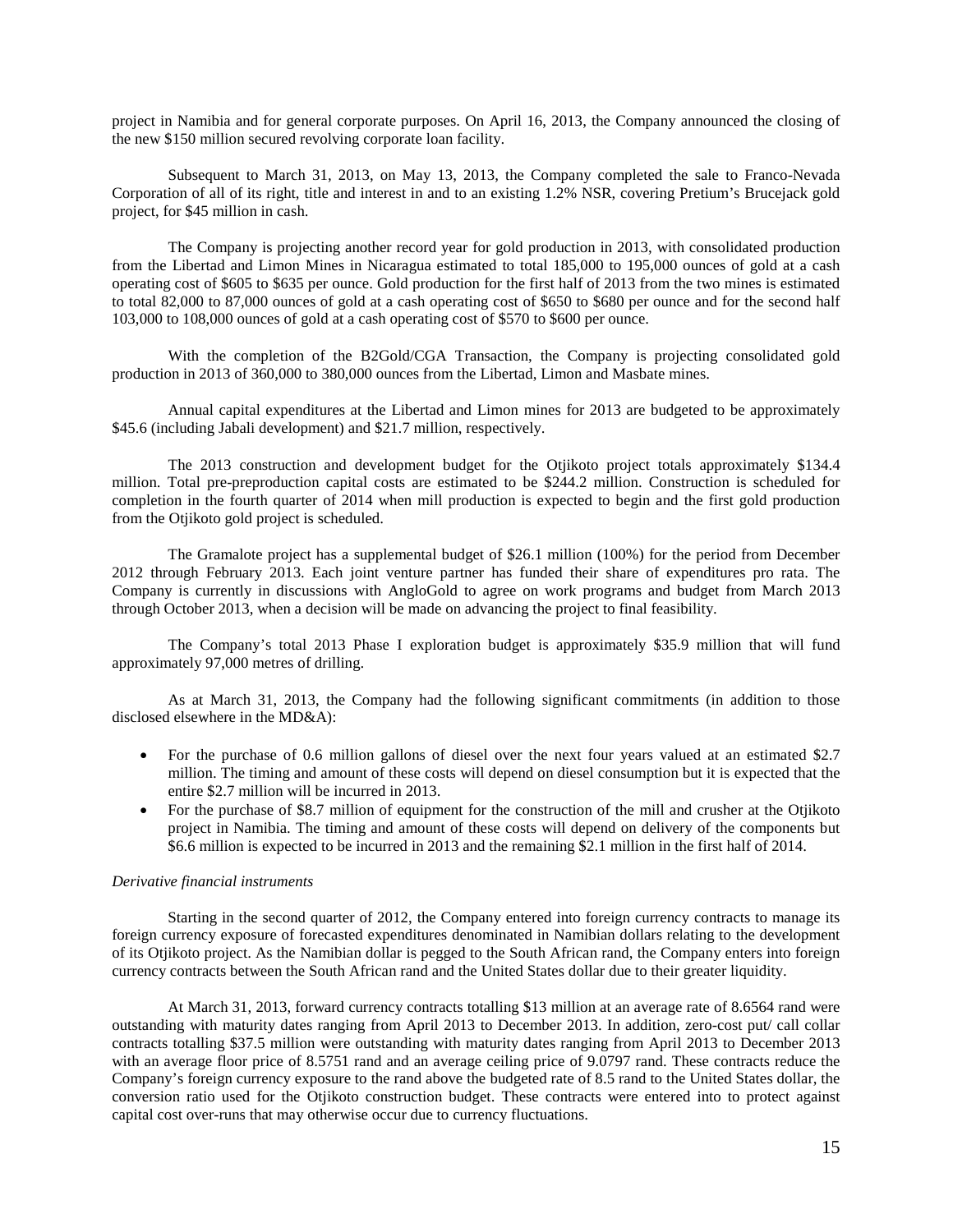These derivative instruments were not designated as hedges by the Company and are marked to their market values at the end of each reporting period. Adjustments to the market value are included in the statement of operations. For the three month period ended March 31, 2013, the Company recorded an unrealized derivative loss of \$2.4 million. In addition, for the three month period ended March 31, 2013, the Company recorded a realized derivative loss of \$0.4 million.

### *Deferred revenue and gold commitments*

Under the terms of the Masbate project loan facility, the Company is required to maintain gold forward contracts over the life of the loan in order to cover a portion of the mine's future operating and debt service costs. As a result of the acquisition of CGA, the Company assumed its gold forward contracts related to the Masbate project for 50,225 ounces of gold with settlements scheduled between January 31, 2013 and December 31, 2013 at an average price of \$913 per ounce. The fair value of these contracts (required to be recognized as part of the Company's acquisition accounting as the fixed terms of the contracts were unfavourable compared to market terms for similar contracts) was estimated to be negative \$37.4 million on January 16, 2013. The fair value was calculated using spot and forward prices and volatilities.

The Company's gold forward contracts are excluded from the scope of IAS 39 ("Financial Instruments: Recognition and Measurement"), as they are non-financial instruments that qualify for the own use exemption and do not contain any embedded derivatives which would require to be accounted for separately from the executory host contracts. As a result, these contracts are not subsequently re-measured at fair value after initial recognition and are reduced through a corresponding adjustment to revenue consistent with the timing of revenue recognition criteria being met for the gold deliveries made under the terms of contract. As at March 31, 2013, the amount of \$28 million was outstanding and was presented on the consolidated balance sheet as deferred revenue, and is expected to be amortized over the remainder of the contract terms.

During the quarter, 12,382 ounces of gold were delivered under the gold forward contracts at an average settlement price of \$899 per ounce. As at March 31, 2013, the outstanding gold forward contracts had an estimated total fair value of negative \$24.6 million.

### *Operating activities*

Cash flow from operating activities before changes in the non-cash working capital was \$45.1 million (\$0.08 per share) in the first quarter of 2013 compared to \$27.1 million (\$0.07 per share) in the first quarter of 2012. Cash flow from operations in the quarter was the highest in the Company's history, mainly as the result of the acquisition of the Masbate Mine and increased gold production from the Libertad and Limon mines.

#### *Financing activities*

On March 28, 2013, the Company made a principal repayment of \$4.5 million on the Masbate project loan facility. In the first quarter of 2013, the Company made repayments under its finance lease obligations of \$1.8 million in connection with the Masbate mining fleet which has been leased. In addition, the Company drew down \$25 million from the Macquarie credit facility.

The Company received proceeds of \$1.3 million (Q1 2012 - \$2.9 million) from the exercise of stock options and \$nil (Q1 2012 - \$0.7 million) from the exercise of warrants in the first quarter of 2013.

#### *Investing activities*

In the first quarter of 2013, capital expenditures on sustaining capital, pre-stripping and development at the Masbate Mine (see "Masbate Mine" section) totalled \$4.2 million (Q1 2012 - \$nil), the Libertad Mine (see "Libertad Mine" section) totalled \$5.0 million (Q1 2012 - \$7.1 million), and the Limon Mine (see "Limon Mine" section) totalled \$4.0 million (Q1 2012 - \$7.8 million). Jabali development totalled \$3.5 million in the quarter (Q1 2012 - \$1.5 million). In addition, Gramalote development (see "Gramalote Property" section) and Otjikoto mine construction (see "Otjikoto Property" section) totalled \$14.8 million (Q1 2012 - \$3.6 million) and \$7.8 million,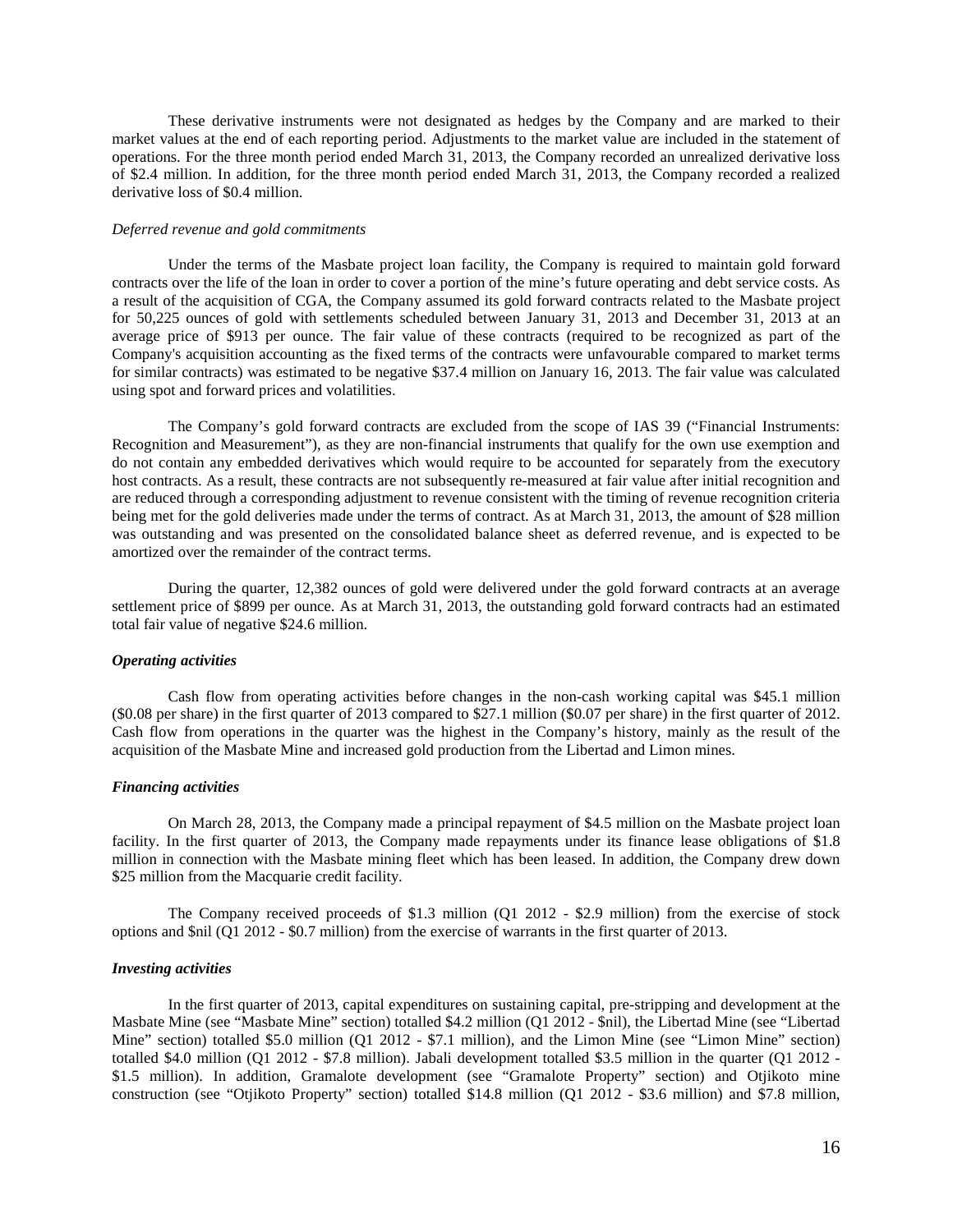respectively. Resource property expenditures on exploration and Otjikoto development/ feasibility totalled approximately \$7.3 million (Q1 2012 - \$13.4 million), as disclosed in the table below.

|                                   | Three months ended<br>March 31<br>(unaudited)<br>2013<br>2012 |               |
|-----------------------------------|---------------------------------------------------------------|---------------|
|                                   | \$<br>(000's)                                                 | \$<br>(000's) |
| Masbate, exploration              | 2,035                                                         |               |
| Otjikoto exploration/ feasibility | 1,643                                                         | 7,112         |
| Libertad Mine, exploration        | 985                                                           | 2,460         |
| Limon Mine, exploration           | 830                                                           | 1,125         |
| Calibre joint venture             | 524                                                           | 575           |
| Radius joint venture              | 447                                                           | 582           |
| Mocoa                             | 247                                                           | 633           |
| Cebollati                         | 85                                                            | 818           |
| Other                             | 472                                                           | 143           |
|                                   | 7,268                                                         | 13,448        |

#### *Jabali (Libertad Mine)*

The Jabali deposit at the Libertad property in Nicaragua is located approximately 15 kilometres east of the mill facility at the Libertad Mine and consists of two zones, the Antenna and Central Zones that cover a combined strike length of 3.2 kilometres, though the vein itself has a known strike length of 6.2 kilometres.

The 2013 budget for the development of the Jabali deposit is approximately \$16.9 million. This budget will fund the completion of construction of a 15 kilometre private haul road for transporting the Jabali deposit ore to the Libertad mill, and for mine infrastructure development, engineering and socio-economic programs. The Company has received the mining permit for the Jabali Central deposit and plans to commence the shipping of Jabali ore to the Libertad mill, initially utilizing the upgraded existing road. The development and pre-stripping capital costs for the Jabali Central deposit are included in the Libertad 2013 capital budget as disclosed in the news release dated January 18, 2013.

The Jabali deposit has an indicated mineral resource of 4.19 million tonnes at 3.39  $g/t$  gold containing 456,863 ounces of gold and an inferred mineral resource of 1.89 million tonnes at 3.06 g/t gold containing 186,610 ounces of gold (see news release dated April 05, 2012). These grades are considerably higher than the current average grade of 1.92 g/t ore currently being processed at Libertad.

Based on the delivery of higher grade ore from the Jabali deposit, the Company expects an increase in annual production at Libertad to approximately 131,000 to 137,000 ounces of gold in 2013 and 150,000 ounces of gold by 2014 (subject to final mine plan).

### *Libertad Mine*

Exploration continues on the Libertad property with the focus on the Jabali infill program and drilling mine related targets. Latest results include JB12-376 with 3.2 g/t gold over 10.75 metres true width and JB12-391 with 4.91 g/t gold over 8.0 metres true width.

Additional drilling within the inferred resource outline of the Jabali Antenna vein, but outside of the 2012 pit boundary, has returned good widths and assays at relatively shallow depths. These results demonstrate that the Jabali vein is continuous throughout the length of the defined indicated and inferred resource. The drilled holes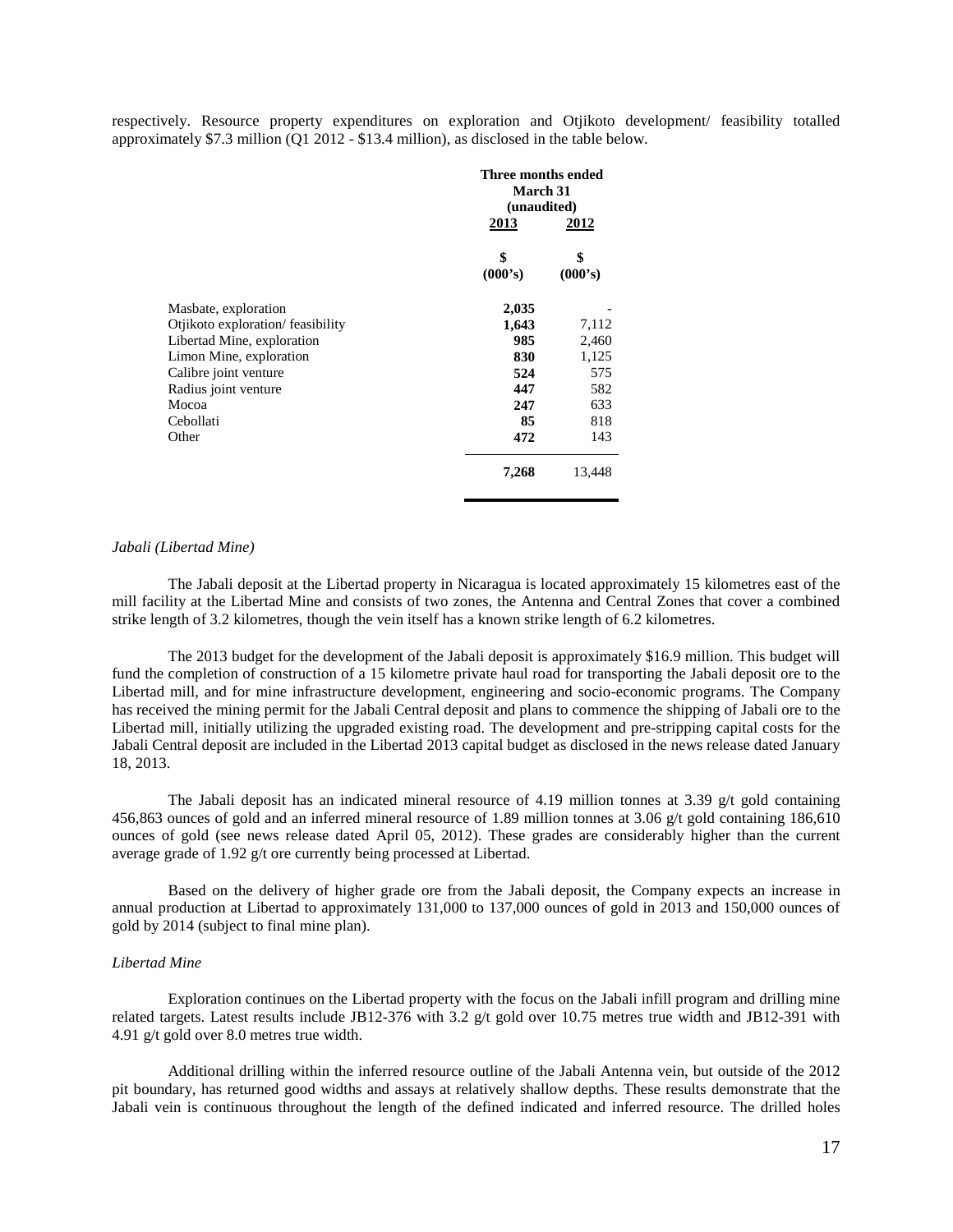cover an area of approximately 300 metres along strike and down to 150 metres depth. This drilling will increase the resource base and an updated Jabali Antenna resource will be available in the next few months.

Trenching at the newly discovered Volcan-El Gallo area, near the Mojon pit, contains up to 3.05 g/t gold over 3.6 metres in trench VNTR12-001 and 6.92 g/t gold over 5.0 metres in trench VNTR12-009.

The Libertad exploration budget for 2013 is approximately \$4.7 million for a total of approximately 11,000 metres of planned drilling. The program includes completing the Jabali infill drilling, Mojon and San Juan resource drilling and continued exploration on a number of regional targets, including the Volcan – El Gallo district, Cerro Quiroz and others.

### *Limon Mine*

The focus of the exploration work on the Limon property to date has been on the Santa Pancha Pozo 5 area, located 1 km north of the current underground mining at Santa Pancha, with 44 diamond drill holes completed for a total of 9,293 metres. The hanging wall ("HW") structure appears to be the best host to mineralization where average true widths between 2 - 15 metres were intersected. Results demonstrate continuity of grade and width over a strike length of 1 kilometre and to depths of 230 metres. Of note are holes LIM-12-3648 with 5.65 g/t gold over 14.92 metres true width, LIM-12-3651 with 15.70 g/t gold over 4.92 metres true width and LIM-12-3655 with 5.70 g/t gold over 8.30 metres true width (all gold grades are uncapped).

Further south the 4 - 10 metres average true width of the footwall ("FW") structure returned some equally good grades: LIM-12-3691 with 5.44 g/t gold over 6.58 metres true width, LIM-12-3692 with 5.27 g/t gold over 10.03 metres true width and LIM-12-3736 with 17.23 g/t gold over 4.79 metres true width.

The 2013 Limon exploration budget is approximately \$5.74 million to fund approximately 17,000 metres of drilling. The program includes completing the infill drilling along the Pozo 4-5 structure to sufficient drill spacing to allow preliminary mine planning plus drill testing two more regional targets; San Antonio, a vein target which lies about 5 kilometres to the east of Santa Pancha and has returned trench results up to 7.84 g/t gold over 6.1 metres (TRSA-12-024) and possibly the Loma Sola area, an interesting structural and geophysical anomaly which lies approximately 5 kilometres to the west of the old Talavera mine. Follow up of other interesting regional targets across the Limon claim area is also planned.

Based on results to date, B2Gold's exploration team believes there is potential to increase the current mine life of the Limon Mine and also discover higher grade open pit and underground deposits that could increase annual gold production.

## *Masbate Mine*

At Masbate in the Philippines, an aggressive 2013 exploration program totaling \$11 million is underway with eight drill rigs currently working. The Masbate project is a low sulphidation epithermal vein system with a tenement which covers 16 kilometres of very prospective ground with well-defined vein systems. The 2013 exploration program will comprise reserve/resource drilling on numerous mine veins including Main Vein, Colorado, Panique and Montana as well as exploration drilling designed to outline new resources on near mine veins outside of the current reserve/resource such as Pajo and the high grade Montana North vein. Exploration drilling is also planned for the Bart Ag and Balete veins located 12 kilometres southeast of the mine. In addition to drilling, geochemical sampling and follow-up trenching will be carried out on a number of priority target areas outside of the current resource.

High grade gold mineralization was recently intersected on the Montana North vein located 200 metres northwest of the current resource. Drill hole MONRC021 intersected 9 metres true width grading 24.43 g/t gold. The vein is open to the northwest and plans are underway to step-out drill this new high grade target.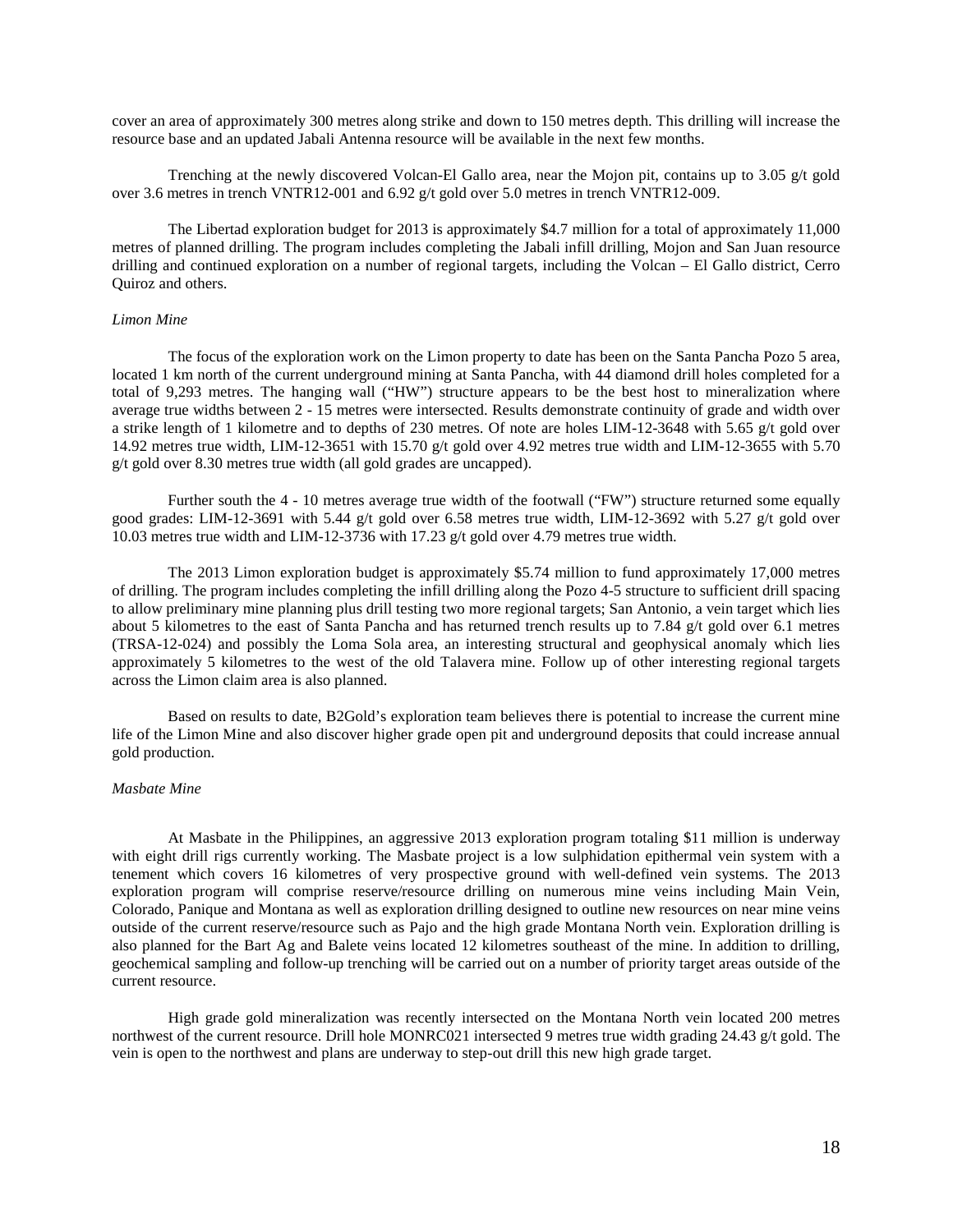### *Gramalote*

On April 24, 2012, the Company and AngloGold announced a new JORC and National Instrument 43-101 compliant mineral resource estimate for the Gramalote Central Zone and Trinidad. Total measured and indicated resources at Gramalote Central at a 0.25 g/t gold cut-off, within a \$1,600 per ounce gold optimised Whittle pit consists of 97.1 million tonnes grading 0.81 g/t gold for a total of 2.5 million troy ounces of gold. The Gramalote Central and Trinidad inferred resource is 95.7 million tonnes grading 0.44 g/t gold for a total of 1.36 million troy ounces of gold using similar parameters as the measured and indicated resource.

The new Gramalote Central mineral resource estimate is supported by 41,732 metres of diamond drilling in 126 drill holes completed in 2007 to 2011 and 441 metres of sampling from an underground tunnel. A total of 7,019 metres of diamond drilling in 20 holes drilled by the Company in 2008 was used in the Trinidad resource calculation. Average drill hole spacing used in the resource was 25 metres x 25 metres for measured, 50 metres x 50 metres for indicated and 100 metres x 100 metres for inferred.

Prefeasibility and exploration work recommenced at the Gramalote Project in the second half of 2010 with exploration, infill drilling and metallurgical test sample drilling and preliminary engineering investigations. Highlights from the 2012 and 2011 prefeasibility and exploration work to date on the Gramalote property include positive metallurgical test results showing in excess of 90% recovery and encouraging drill results from Gramalote Central and outside targets indicating the potential for a larger resource. A total of \$99.6 million (100% basis) has been spent and 64,332 metres of diamond drilling has been completed in 211 holes since AngloGold became operator in September 2010.

Exploration drilling has been carried out on six drill targets located within four kilometre of the current Gramalote Central mineral resource including Monjas West, Trinidad South, Monjas East, Limon, Topacio and La Maria with the aim to add new inferred resources. All of these targets have similar geological, alteration and mineralization characteristics to Gramalote Central. Since October 2010 a total of 28,418 metres in 80 drill holes have been completed on the six satellite targets. Results to date clearly indicate the upside potential for more gold mineralization on the large Gramalote property.

Positive gold intersections continue to be returned in Monjas West located two kilometres west southwest along strike of Gramalote Central resource. A total of 15,557 metres in 42 holes have been drilled at Monjas West with recent results up to 30.0 metres at 1.35 g/t gold in hole MW-24, 10.0 metres at 1.07 g/t gold in hole MW-25, 10.0 metres at 1.40 g/t gold in hole MW-27, 98.0 metres at 1.42 g/t gold in hole MW-33 and 64.0 metres at 0.50 g/t Au and 22.0 metres at 1.10 g/t Au in hole MW-036.

The project is a 49%-51% B2Gold-AngloGold joint venture, and had a 2012 joint venture prefeasibility and exploration budget of \$62 million (100%) which funded 21,700 metres of diamond drilling for the exploration of additional targets on the property, drilling associated with infrastructure and infill drilling, as well as prefeasibility work, environmental studies, metallurgical test work and engineering. The goal of this budget was to complete the prefeasibility study by November 2012. During the execution of this program, a number of potential upside issues were identified and a supplemental budget was approved to provide sufficient time to complete the test work and engineering associated with the identified opportunities. This supplemental budget of \$26.1 million (100%) also included trade-off studies to confirm the optimum size of the project, additional land acquisitions, community and social obligations, exploration and development drilling, and covered the period from December 2012 through February 2013. Each joint venture partner has funded their share of expenditures pro rata. Based on positive exploration results, exploration and development drilling will continue through July 2013 to better define the mineral resource and assure that the optimum plant size is determined. Work programs and engineering associated with the completion of the Environmental Impact Assessment ("EIA") will also be completed during this period so the EIA can be submitted to government authorities in May 2013. As a result of this additional work, the final prefeasibility results will be complete in the third quarter of 2013. This will allow sufficient time for the inclusion of new information, an updated mineral resource estimate and potential modifications to the prefeasibility study. The final feasibility study is scheduled to be completed by the fourth quarter of 2014. The Company is currently in discussions with AngloGold Ashanti to agree on work programs and budget from March 2013 through October 2013, when a decision will be made on advancing the project to final feasibility.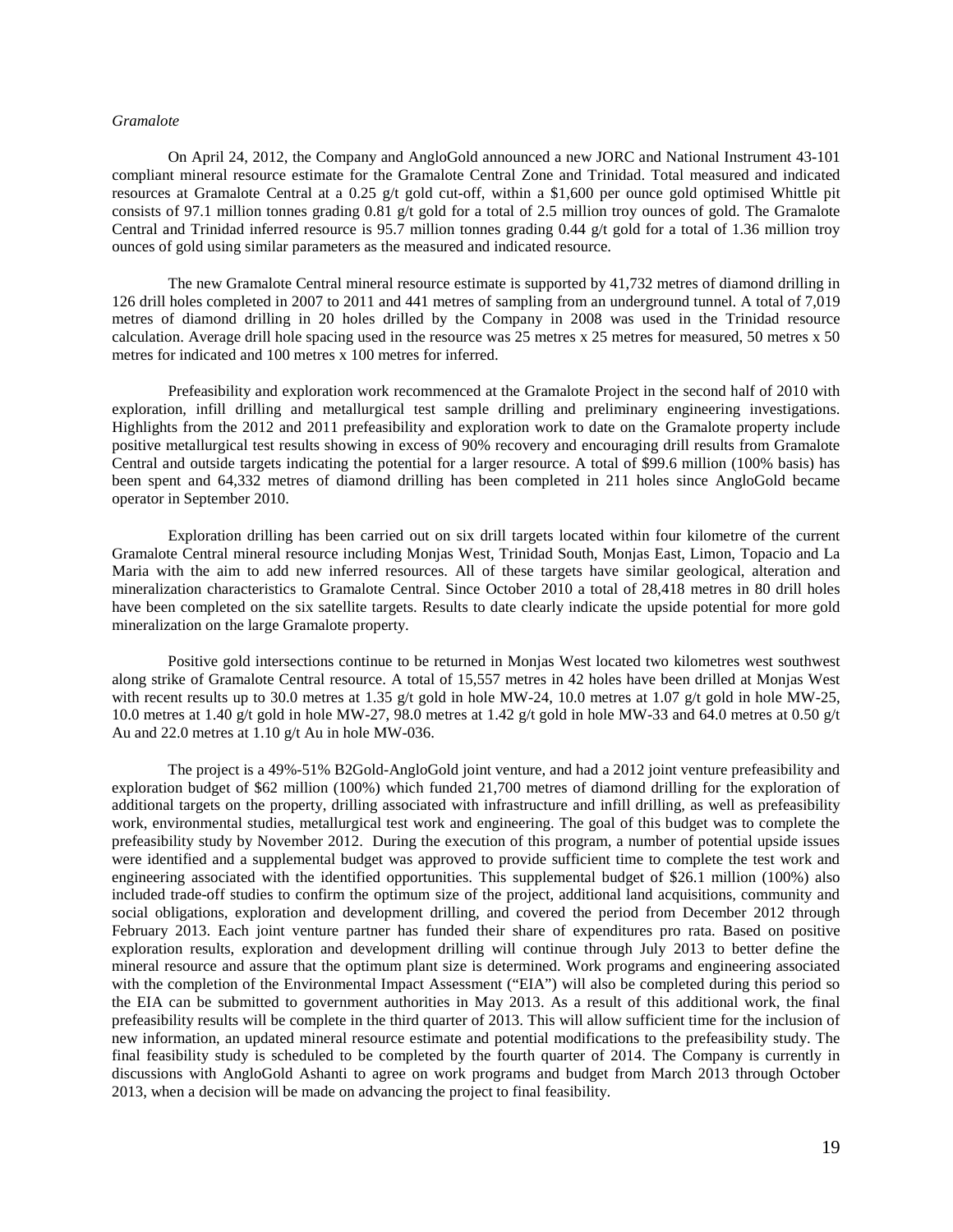## *Otjikoto*

The Company recently announced robust results from the Feasibility Study and the commencement of construction at the Otjikoto gold project in Namibia (see news release dated January 10, 2013).

The 2013 construction and development budget for the Otjikoto project totals approximately \$134.4 million. Total pre-preproduction capital costs are estimated to be \$244.2 million. Construction is scheduled for completion in the fourth quarter of 2014 when mill production will begin and the first gold production from the Otjikoto gold project is scheduled.

A further \$8 million has been budgeted in 2013 for exploration to fund 24,145 metres of infill and regional exploration drilling. The Company's geology team believes there is significant exploration upside at the Otjikoto gold project as indicated by the recently announced Wolfshag Zone drill results (see news release dated December 11, 2012).

On April 10, 2013, the Company announced additional positive drilling results from the exploration program at the Otjikoto Gold Project in Namibia. Of note, step-out diamond drill hole number WH12-345 returned 35.70 metres grading 4.82 g/t gold, including 15.30 metres grading 7.93 g/t gold, from the recently discovered Wolfshag zone. These positive drill results from the Wolfshag zone as detailed below indicate the potential to outline additional resources that could lead to the expansion of production at the Otjikoto gold project.

This year, to April 10, 2013, forty seven holes totalling 8,510 metres have been drilled on the Otjikoto Project. Thirteen holes totaling 1,698 metres were completed in the proposed Otjikoto open pit to aid in definition of ore shoots and six holes were drilled as part of civil engineering studies. The remaining holes were drilled on the Wolfshag zone discovery, situated immediately to the east and northeast of the proposed open pit on the main Otjikoto deposit.

The final results for the 2012 drilling program and initial results of the 2013 drilling campaign have been received. Step out drilling has increased the strike length of the Wolfshag zone from 950 metres to in excess of 1,600 metres and the mineralized system remains open down plunge to the south. Significant new results from the Wolfshag drilling include:

- OT12-345 with 35.70 metres grading 4.82 g/t gold, including 15.30 metres at 7.93 g/t gold;
- OT12-344 with 27.10 metres grading 2.05 g/t gold, including 6.55 metres at 5.19 g/t gold; and
- WH13-068 with 11.35 metres grading 2.72  $g/t$  gold, including 5.00 metres at 5.16  $g/t$  gold

The Wolfshag zone is comprised of a series of stacked, easterly dipping, shallow south-southeast plunging mineralized zones hosted within albitite  $+$  calcite  $+$  clay altered metasediments and marble lenses between folded, recrystallized and sheared marbles, the West and East marbles, within a thrust ramp complex. Mineralization consists of banding parallel pyrite-magnetite-calcite veins and replacement zones and steep tension gashes. The main, upper, WA zone at Wolfshag ranges in thickness from 6 to 35 metres and width from 50 to 75 metres. The lower zones are not as well defined as the WA shoot. Wolfshag mineralization is situated below the OTB and footwall marble marker horizons and the main Otjikoto deposit ore shoots.

Three diamond drill rigs are currently active on the property, focused on the exploration and definition of the Wolfshag zone and parallel structures. An initial resource estimate for the zone is expected by year end. More drill results will be released as they are available.

## *Calibre Joint Venture*

The 2013 exploration program for Primervera has a Phase I budget of \$2 million. This will fund 1,500 metres of drilling, geophysical interpretation as well as detailed mapping and geological interpretation. The Company is commencing a surface mapping and trenching program to help locate the potential continuation of the main zone beyond the faults.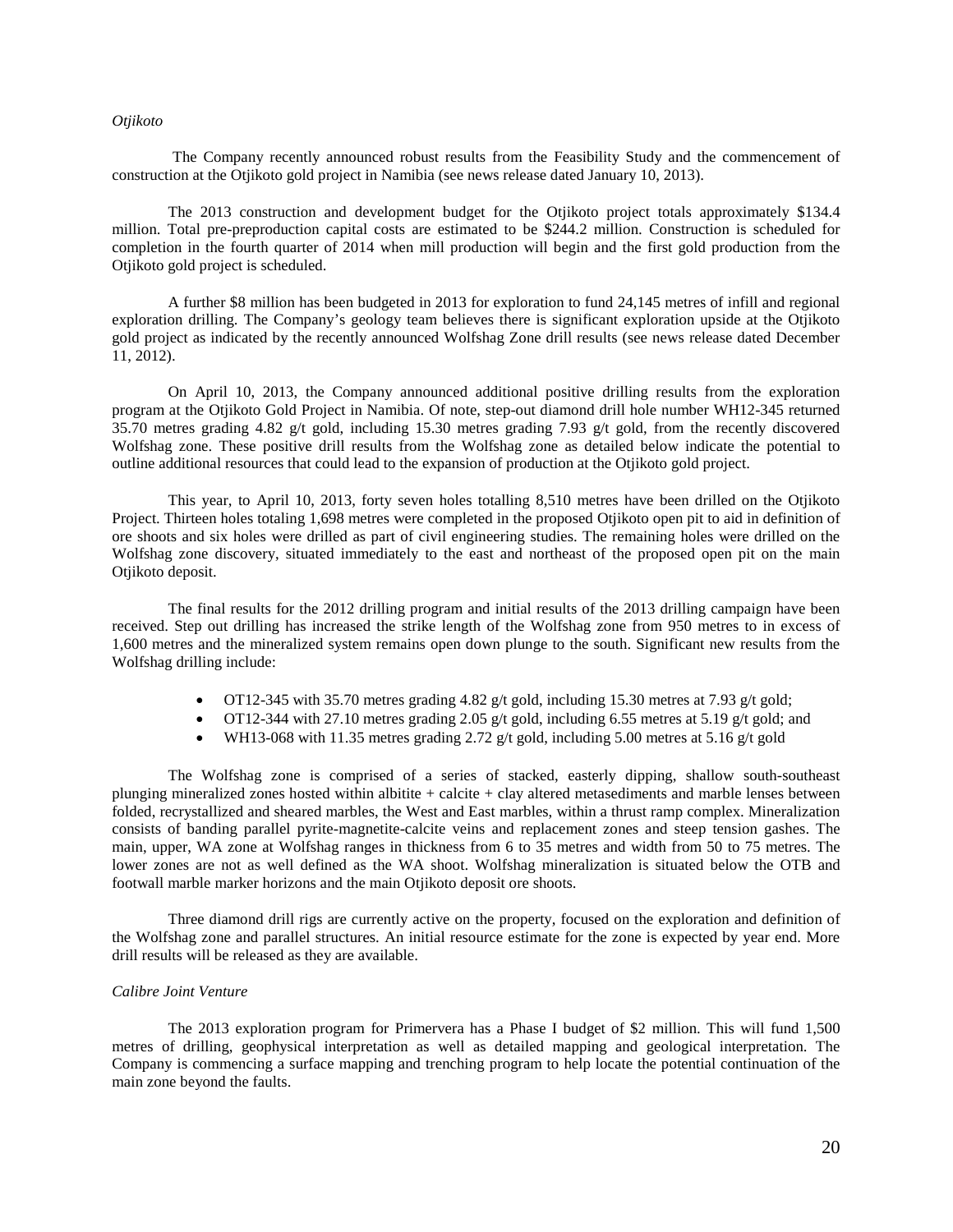Subsequent to March 31, 2013, the Company and Calibre signed a letter agreement (the "Letter Agreement") dated April 24, 2013 granting the Company an option to acquire a further 19% interest in and to the Primavera Gold-Copper Porphyry Project in northeast Nicaragua by spending Cdn.\$6 million over three years. Calibre currently has a 49% interest in the Project, while the Company has a 51% interest and is project operator. Upon entering into the JV Agreement, the original Option Agreement between the Company and Calibre (entered into in June 2009 and amended in July 2010 and October 2010) will terminate and be superseded by the JV Agreement.

In conjunction with the Letter Agreement, Calibre has applied to the TSX Venture Exchange (the "Exchange") to approve amendments to the terms of 10 million common share purchase warrants (the "Warrants") of Calibre held by the Company. The Warrants were issued to the Company pursuant to a non-brokered private placement of 20 million units at a price of Cdn.\$0.25 per unit, which closed on May 2, 2012. Each unit consisted of one common share and one-half of one Warrant, with each Warrant entitling the Company to purchase an additional common share of the Company until May 2, 2013 at an exercise price of Cdn.\$0.50. Pursuant to the amendments, the Warrants would be amended by extending the term of the Warrants by one additional year from May 2, 2013 to May 2, 2014 (the "Amended Expiry Date") and by reducing the exercise price of the Warrants from Cdn.\$0.50 to Cdn.\$0.10 (the "Amended Exercise Price").

If during the term of the amended Warrants, the closing price of the Company's common shares on the Exchange exceeds during a period of 10 consecutive trading days the Amended Exercise Price by 25%, then the Amended Expiry Date will be deemed to be automatically accelerated as a result of which the amended Warrants will expire on the earlier of the 37th calendar day following the tenth trading day and the Amended Expiry Date. All other terms and conditions of the Warrants are proposed to remain unchanged.

### *Cebollati*

Exploration activities at the Cebollati property in Uruguay during 2013 consist of detailed mapping and relogging of existing holes to determine the down plunge direction of mineralization. Work done in 2012 indicated the mineralization occurs in a series of shallowly plunging pipe shaped bodies. Further drilling will depend on the results of the detailed work.

## *Mocoa*

At the 100% owned Mocoa copper-molybdenum deposit the Company is carrying out detailed surface mapping and geochemistry in the north and northeast extensions of the deposit area.

Work in 2012 included drilling two diamond drill holes totaling 1,351.30 metres in the main zone and surface mapping and geochemical sampling of the entire 11,391 hectare property.

It was the first drilling since 2008 when the Company drilled 5,123 metres and was successful to confirm previous drilling and expand copper-molybdenum mineralization to the north. The limited amount of infill drilling conducted by the Company in 2008 showed a good degree of continuity of mineralization. The step out holes drilled to the north and northeast as part of the 2008 drill program indicate the Mocoa Cu-Mo mineralization remains open to the north, northeast and to depth.

The 2012 hole MC12DH041/41A was a step-out 150 metres to the north of 2008 drilling and was successful in showing the Cu-Mo mineralization continued further to the north and northeast. This hole cored good copper and lesser molybdenum mineralization in potassic-altered dacite porphyry and volcanics with assays returning 387.5 metres at 0.48% Cu and 0.015% Mo from 616.00 metres to the end of the hole at 1003.50 metres including 272.50 metres at 0.58% Cu and 0.017% Mo from 731.00 metres to 1,003.50 metres. The deposit remains open to the north, northeast and to depth.

Pre B2Gold diamond drilling at the Mocoa property consisted of 18,321 metres in 31 holes conducted by the United Nations and Ingeominas in the late 1970's to early 1980's resulted in the delineation of a non-National Instrument 43-101 compliant historical resource of 306 million tonnes at 0.37% Cu and 0.061% Mo including an open pit resource of 165 million tonnes at 0.40% Cu and 0.065% Mo.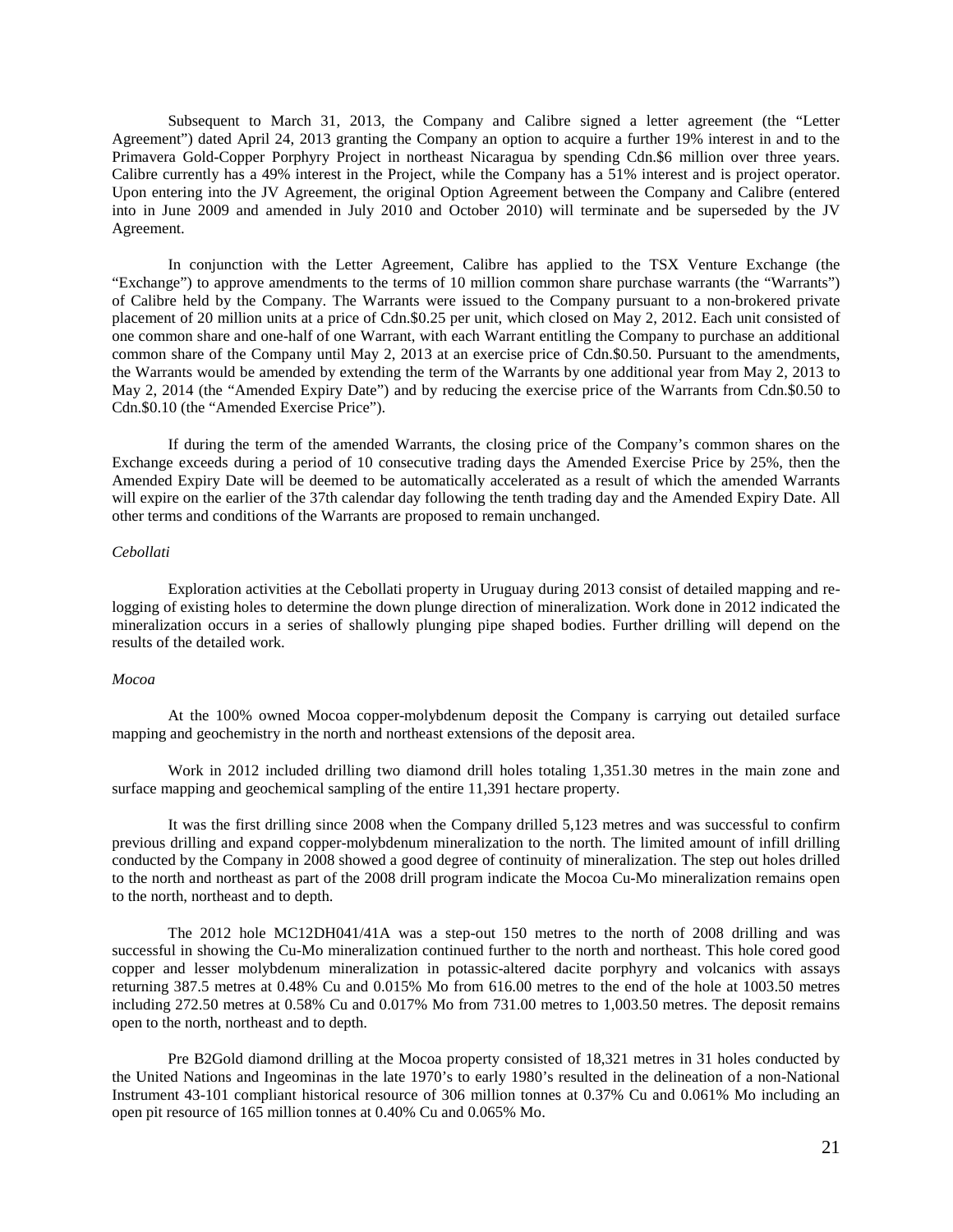## **CRITICAL ACCOUNTING ESTIMATES**

Full disclosure of the Company's accounting policies in accordance with IFRS can be found in Note 3 of its audited consolidated financial statements as at December 31, 2012. Management considers the following policies to be the most critical in understanding the judgments that are involved in the preparation of the Company's consolidated financial statements and the uncertainties that could impact its results of operations, financial condition and cash flows:

- Ore reserve and resource estimates;
- Exploration and evaluation expenditures;
- Mine restoration provisions;
- Deferred income taxes; and
- Fair values of assets and liabilities acquired in business combinations.

## *Ore reserve and resource estimates*

Ore reserves are estimates of the amount of ore that can be economically and legally extracted from the Company's mining properties. The Company estimates its ore reserves and a mineral resource based on information compiled by appropriately qualified persons relating to the geological data on the size, depth and shape of the ore body, and requires complex geological judgments to interpret the data. The estimation of recoverable reserves is based upon factors such as estimates of foreign exchange rates, commodity prices, future capital requirements, and production costs along with geological assumptions and judgments made in estimating the size and grade of the ore body. Changes in the reserve or resource estimates may impact the carrying value of mining interests, mine restoration provisions, recognition of deferred tax assets, and depreciation and amortization charges.

#### *Exploration and evaluation expenditures*

The application of the Company's accounting policy for exploration and evaluation expenditures requires judgment in determining whether it is likely that future economic benefits are likely either from future exploitation or sale or where activities have not reached a stage which permits a reasonable assessment of the existence of reserves. The Company's cost deferral policy requires management to make certain estimates and assumptions about future events or circumstances, in particular whether an economically viable extraction operation can be established. Estimates and assumptions made may change if new information becomes available. If, after an expenditure is capitalized, information becomes available suggesting that the recovery of expenditure is unlikely, the amount capitalized is written off in the statement of operations in the period when the new information becomes available.

#### *Mine restoration provisions*

The Company's mining and exploration activities are subject to various laws and regulations governing the protection of the environment. Significant judgments and estimates are made when estimating the nature and costs associated with mine restoration provisions. Due to the nature of mine closure plans, cash expenditures are expected to occur over a significant period of time with the majority of the expenditures expected to occur in the years from 2018 to 2023. When considering the effect of the extended time period over which costs are expected to be incurred, combined with the estimated discount rate and inflation factors, the fair value of the mine restoration provisions could materially change from period to period due to changes in the underlying assumptions.

## *Deferred income taxes*

The Company is periodically required to estimate the tax basis of assets and liabilities. Where applicable tax laws and regulations are either unclear or subject to varying interpretations, it is possible that changes in these estimates could occur that materially affect the amounts of deferred income tax assets and liabilities recorded in the financial statements. Changes in deferred tax assets and liabilities generally have a direct impact on earnings in the period that the changes occur.

Each period, the Company evaluates the likelihood of whether some portion or all of each deferred tax asset will not be realized. This evaluation is based on historic and future expected levels of taxable income, the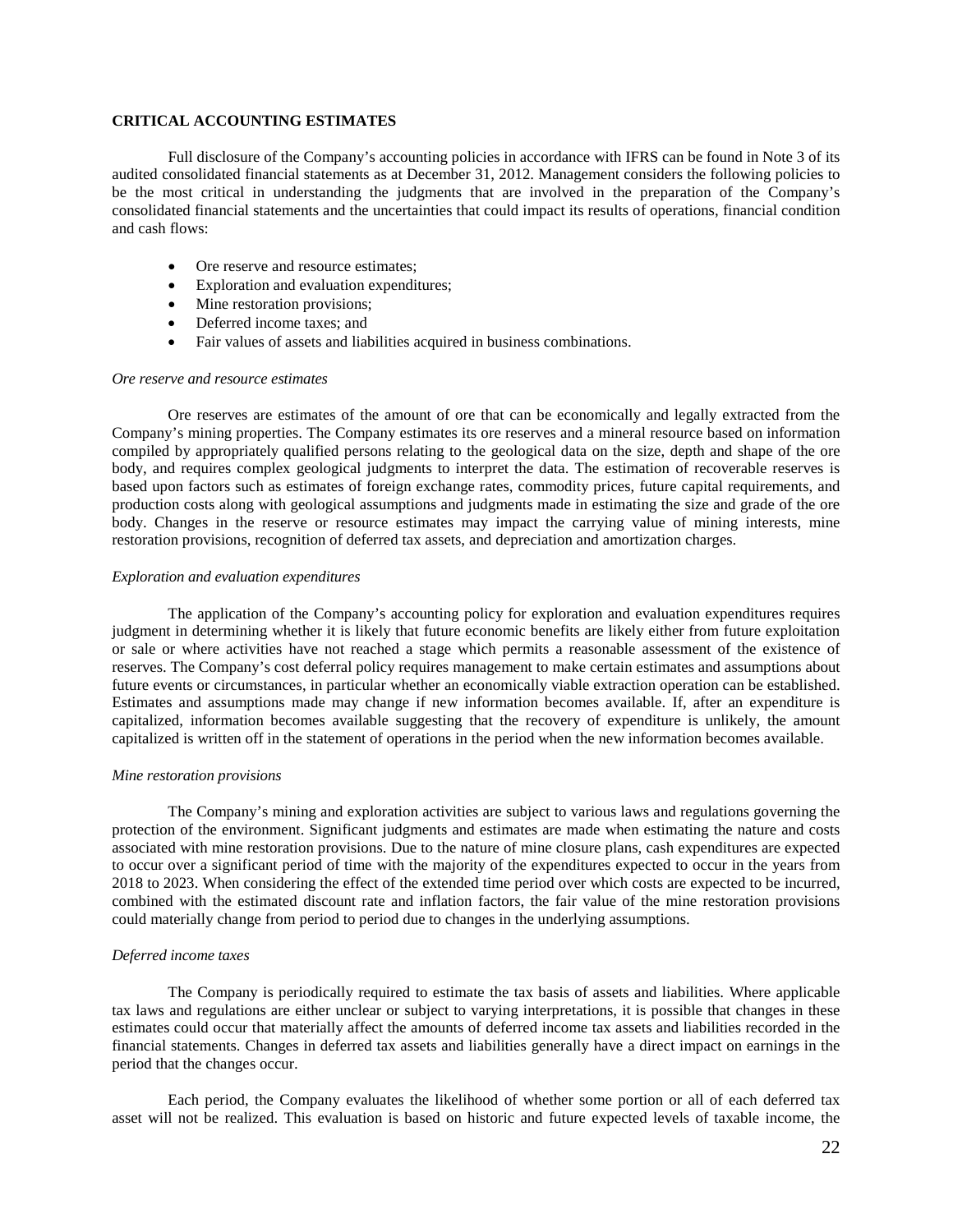pattern and timing of reversals of taxable temporary timing differences that give rise to deferred tax liabilities, and tax planning initiatives. Levels of future taxable income are affected by, among other things, market gold prices, production costs, quantities of proven and probable gold reserves, interest rates and foreign currency exchange rates.

#### *Fair values of assets and liabilities acquired in business combinations*

In a business combination, it generally takes time to obtain the information necessary to measure the fair values of assets acquired and liabilities assumed and the resulting goodwill, if any. Changes to the provisional measurements of assets and liabilities acquired including the associated deferred income taxes and resulting goodwill may be retrospectively adjusted when new information is obtained until the final measurements are determined (within one year of acquisition date). The determination of fair value as of the acquisition date requires management to make certain judgments and estimates about future events, including, but not restricted to, estimates of mineral reserves and resources acquired, exploration potential, future operating costs and capital expenditures, future metal prices, long-term foreign exchange rates, and discount rates.

In determining the amount for goodwill, the Company's management makes estimates of the discounted future after-tax cash flows expected to be derived from the acquired business based on estimates of future revenues, expected conversions of resources to reserves, future production costs and capital expenditures, based on a life of mine plan. The excess of acquisition cost over the net identifiable assets acquired represents goodwill.

## **RECENT ACCOUNTING PRONOUNCEMENTS**

## *Consolidated Financial Statements – IFRS 10*

This standard establishes control as the basis for an investor to consolidate its investee; it defines control as an investor's power over the investee with exposure, or rights, to variable returns from the investee and the ability to affect the investor's return through its power over the investee. At January 1, 2013, the Company adopted this standard and there was no impact on its comparative unaudited condensed interim consolidated financial statements.

## *Joint Arrangements – IFRS 11*

This standard replaces the guidance in IAS 31 Interests in Joint Ventures. Under IFRS 11, joint arrangements are classified as either joint operations (the Company presently does not have any joint operations) or joint ventures. Joint venture entities are now accounted for using the equity method.

Upon application of IFRS 11, entities which had previously accounted for joint ventures using proportionate consolidation shall present the proportionately consolidated net asset value as a single investment balance at the beginning of the earliest period presented. The investment's opening balance is tested for impairment in accordance with IAS 28 and IAS 36 "Impairment of Assets".

Any impairment losses are recognized as an adjustment to opening retained earnings at the beginning of the earliest period presented. At January 1, 2013, the Company adopted this standard and there was no impact on its unaudited condensed interim consolidated financial statements.

### *Disclosure of Interests in Other Entities – IFRS 12*

This IFRS shall be applied by companies with an interest in subsidiaries, joint arrangements, associates or unconsolidated structured entities. The application of this standard intends to enable users of the financial statements to evaluate the nature of and risks associated with its interests in other entities, and the effects of those interests on its financial position, financial performance and cash flows. Companies will be required to disclose information about significant judgments and assumptions made in determining the control of another entity, the joint control of an arrangement or significant influence over another entity and the type of joint arrangement when the arrangement has been structured through a separate vehicle. This standard is effective for years beginning on or after January 1, 2013. At January 1, 2013, the Company adopted this standard and there was no impact on its unaudited condensed interim consolidated financial statements.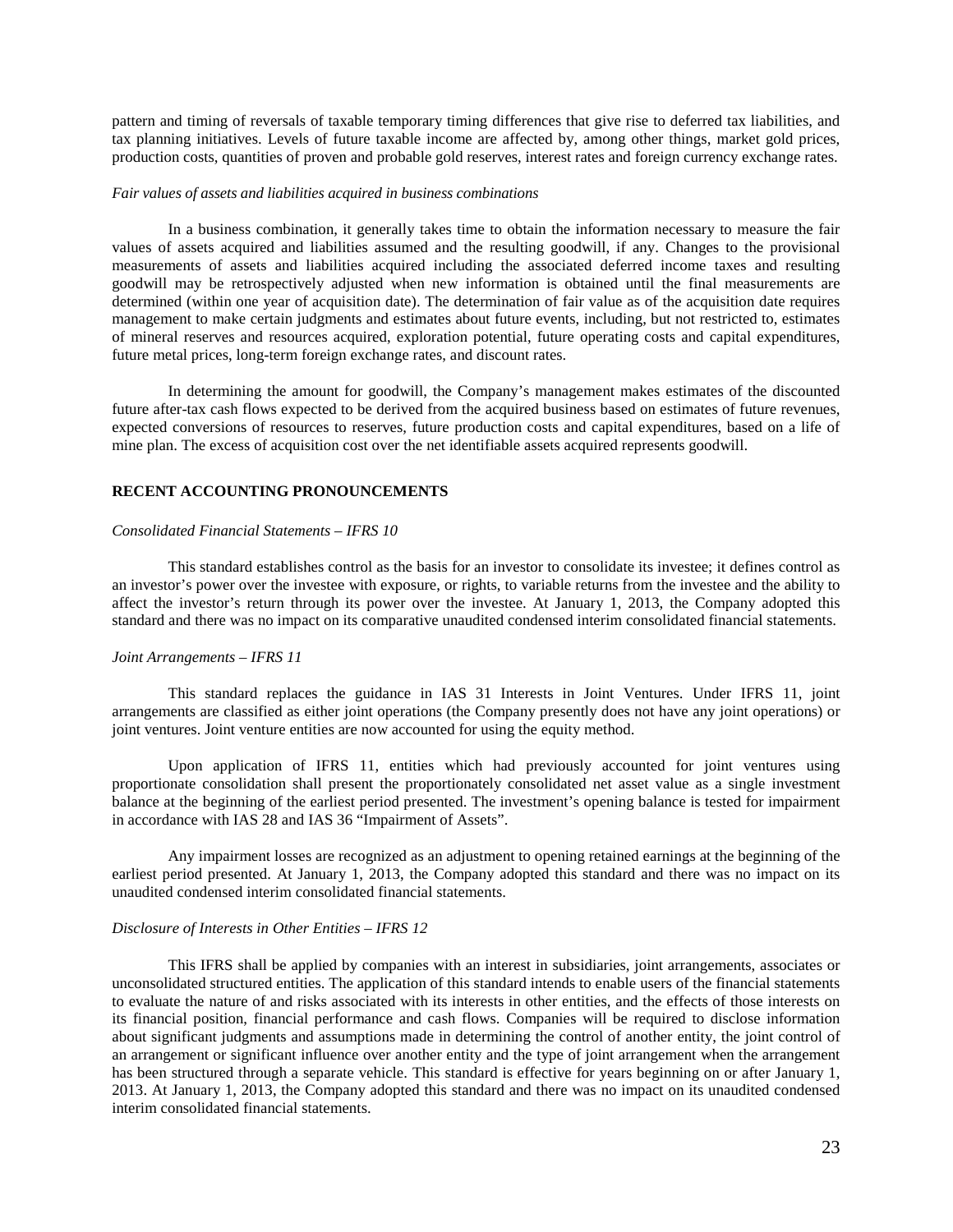### *Fair value measurement – IFRS 13*

This IFRS aims to improve consistency and reduce complexity by providing a precise definition of fair value and a single source of fair value measurement and disclosure requirements for use across IFRS. The requirements do not extend the use of fair value accounting but provide guidance on how it should be applied where its use is already required or permitted by other standards within IFRS. This standard is effective for years beginning on or after January 1, 2013. At January 1, 2013, the Company adopted this standard and the required disclosures are included in Note 16 of these unaudited condensed interim consolidated financial statements.

## *Stripping Costs in the Production Phase of a Surface Mine – IFRIC 20*

This interpretation applies to waste removal costs that are incurred in open pit mining activity during the production phase of the mine. Recognition of a stripping activity asset requires the asset to be related to an identifiable component of the ore body. Stripping costs that relate to inventory produced should be accounted for as a current production cost in accordance with IAS 2, "Inventories". Stripping costs that generate a benefit of improved access and meet the definition of an asset should be accounted for as an addition to an existing asset. Existing stripping costs on the balance sheet at transition that do not relate to a specific ore body should be written off to opening retained earnings. The stripping activity asset shall be depreciated on a systematic basis, over the expected useful life of the identified component of the ore body that becomes more accessible as a result of the stripping activity. This interpretation is effective for years beginning on or after January 1, 2013. At January 1, 2013, the Company adopted this standard and there was no impact on its unaudited condensed interim consolidated financial statements.

#### **RISKS AND UNCERTAINTIES**

*The exploration and development of natural resources are highly speculative in nature and are subject to significant risks. The risk factors noted below do not necessarily comprise all those faced by the Company. The Company is faced with a number of other risk factors, including these described under the "Risk Factors" section in its Annual Information Form for the year ended December 31, 2012, available under the Company's profile on SEDAR at [www.sedar.com.](http://www.sedar.com/) Additional risks and uncertainties not presently known to the Company or that the Company currently considers immaterial may also impair the business, operations and future prospects of the Company. If any of the following risks actually occur, the business of the Company may be harmed and its financial condition and results of operations may suffer significantly.* 

#### *Exploration, Development and Operating Risks*

Mining operations generally involve a high degree of risk. The Company's operations are subject to all the hazards and risks normally encountered in the exploration, development and production of gold, including unusual and unexpected geologic formations, seismic activity, rock bursts, cave-ins, flooding, pit wall failure and other conditions involved in drilling and removal of material, any of which could result in damage to, or destruction of, mines and other producing facilities, damage to life or property, environmental damage and possible legal liability. Although the Company believes that adequate measures to minimize risk are being taken, milling operations are subject to hazards such as fire, equipment failure or failure of retaining dams around tailings disposal areas which may result in environmental pollution and consequent liability.

The exploration for and development of mineral deposits involves significant risks which even a combination of careful evaluation, experience and knowledge may not eliminate. While the discovery of an ore body may result in substantial rewards, few properties that are explored are ultimately developed into producing mines and no assurance can be given that minerals will be discovered in sufficient quantities or having sufficient grade to justify commercial operations or that funds required for development can be obtained on a timely basis. Major expenses may be required to locate and establish mineral reserves, to develop metallurgical processes and to construct mining and processing facilities at a particular site. It is impossible to ensure that the exploration or development programs planned by the Company will result in a profitable commercial mining program. The economics of developing gold and other mineral properties are affected by many factors including the cost of operations, variations of the grade of ore mined, fluctuations in the price of gold or other minerals produced, costs of processing equipment and such other factors as government regulations, including regulations relating to royalties,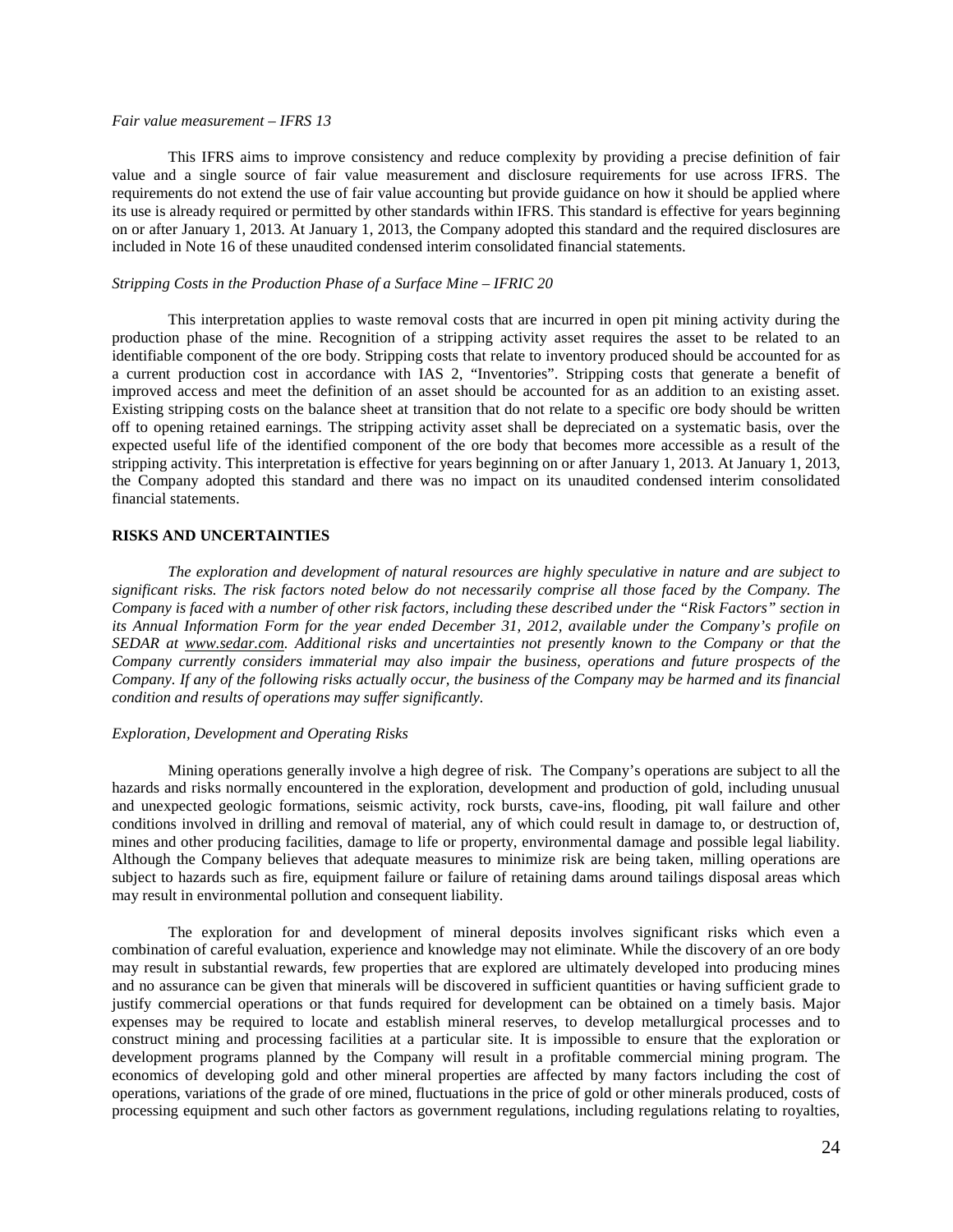allowable production, importing and exporting of minerals and environmental protection. The exact effect of these factors cannot be accurately predicted but the combination of these factors may result in the Company not receiving an adequate return on invested capital.

There is no certainty that the expenditures made by the Company towards the search for and evaluation of mineral deposits will result in discoveries or development of commercial quantities of ore.

## *Foreign Countries and Mining Risks*

The Company's production activities are currently conducted in Nicaragua and the Philippines and, as such, the Company's operations are exposed to various levels of political, economic and other risks and uncertainties. These risks and uncertainties vary from country to country and include, but are not limited to, terrorism, hostage taking, military repression, extreme fluctuations in currency exchange rates, high rates of inflation, labour unrest, the risks of war or civil unrest, expropriation and nationalization, uncertainty as to the outcome of any litigation in foreign jurisdictions, uncertainty as to enforcement of local laws, renegotiation or nullification of existing concessions, licences, permits and contracts, illegal mining, changes in taxation or royalty policies, restrictions on foreign exchange and repatriation, and changing political conditions, currency controls and governmental regulations that favour or require the awarding of contracts to local contractors or require foreign contractors to employ citizens of, or purchase supplies from, a particular jurisdiction.

The Company has interests in exploration/development properties that are located in developing countries, including Namibia, Nicaragua, Philippines and Colombia, and the mineral exploration and mining activities of the Company may be affected in varying degrees by political instability and government regulations relating to foreign investment and the mining industry. Changes, if any, in mining or investment policies or shifts in political attitude in Namibia, Nicaragua or Colombia may adversely affect the Company's operations or profitability. Operations may be affected in varying degrees by government regulations with respect to, but not limited to, restrictions on production, price controls, export controls, currency remittance, income taxes, royalties, expropriation of property, foreign investment, maintenance of claims, environmental legislation, land use, land claims of local people, water use and mine safety.

Failure to comply with applicable laws, regulations, and permitting requirements may result in enforcement actions there under, including orders issued by regulatory or judicial authorities causing operations to cease or be curtailed, and may include corrective measures requiring capital expenditures, installation of additional equipment, or remedial actions. Parties engaged in mining operations may be required to compensate those suffering loss or damage by reason of the mining activities and may have civil or criminal fines or penalties imposed for violations of applicable laws or regulations. Amendments to current laws, regulations and permits governing operations and activities of mining companies, or more stringent implementation thereof, could have a material adverse impact on the Company and cause increases in capital expenditures or production costs or reduction in levels of production at producing properties or require abandonment or delays in development of new mining properties.

The occurrence of these various factors and uncertainties cannot be accurately predicted and could have an adverse effect on the Company's business, financial condition and results of operations.

## *Property Interests*

The ability of the Company to carry out successful mineral exploration and development activities and mining operations will depend on a number of factors. No guarantee can be given that the Company will be in a position to comply with all conditions and obligations, or to require third parties to comply with their obligations with respect to such properties. Furthermore, while it is common practice that permits and licenses may be renewed, extended or transferred into other forms of licenses appropriate for ongoing operations, no guarantee can be given that a renewal, extension or a transfer will be granted to the Company or, if they are granted, that the Company will be in a position to comply with all conditions that are imposed. A number of the Company's interests are the subject of pending applications to register assignments, extend the term, increase the area or to convert licenses to concession contracts and there is no assurance that such applications will be approved as submitted.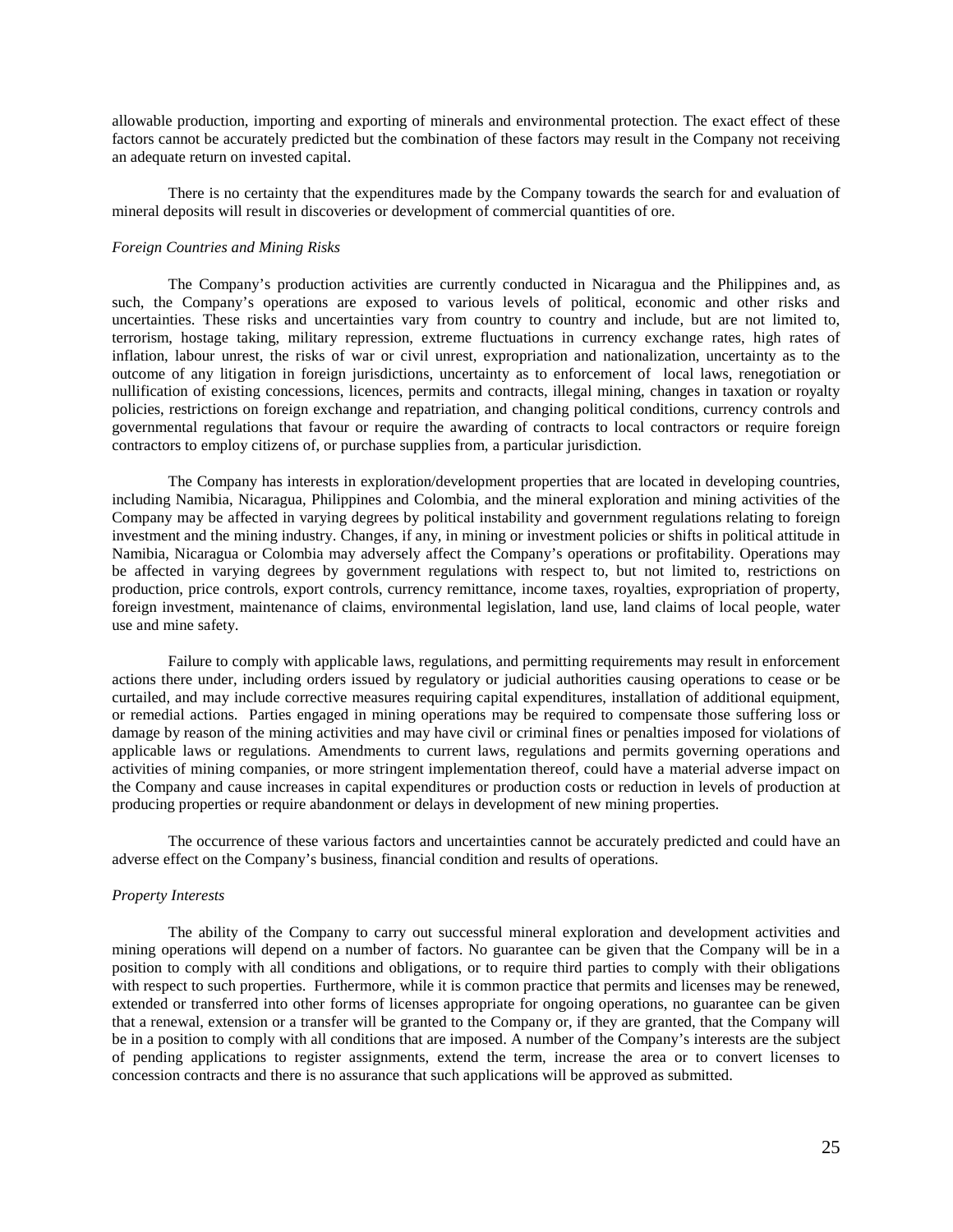The Company is satisfied, based on due diligence conducted by the Company, that its interests in the properties are valid and exist. There can be no assurances, however, that the interests in the Company's properties are free from defects or that the material contracts between the Company and a foreign government or the entities owned or controlled by it will not be unilaterally altered or revoked. There is no assurance that such rights and title interests will not be revoked or significantly altered to the detriment of the Company. There can be no assurances that the Company's rights and title interests will not be challenged or impugned by third parties. The Company's interests in properties may be subject to prior unregistered agreements or transfers and title may be affected by undetected defects or governmental actions.

Certain of the Company's property interests are also the subject of joint ventures that give the Company the right to earn an interest in the properties. To maintain a right to earn an interest in the properties, the Company may be required to make certain expenditures in respect of the property maintenance by paying government claim and other fees. If the Company fails to make the expenditures or fails to maintain the properties in good standing, the Company may lose its right to such properties and forfeit any funds expended to such time.

### *Commodity Prices*

The profitability of the Company's operations will be dependent upon the market price of mineral commodities. Mineral prices fluctuate widely and are affected by numerous factors beyond the control of the Company. The level of interest rates, the rate of inflation, world supply of mineral commodities, consumption patterns, sales of gold by central banks, forward sales by producers, production, industrial and jewellery demand, speculative activities and stability of exchange rates can all cause significant fluctuations in prices. Such external economic factors are in turn influenced by changes in international investment patterns, monetary systems and political developments. The prices of mineral commodities have fluctuated widely in recent years. Current and future price declines could cause commercial production to be impracticable.

The Company's revenues and earnings also could be affected by the prices of other commodities such as fuel and other consumable items, although to a lesser extent than by the price of gold. The prices of these commodities are affected by numerous factors beyond the Company's control.

#### *Currency Risks*

The Company's operations in foreign countries are subject to currency fluctuations and such fluctuations may materially affect the Company's financial position and results. The Company reports its financial results in United States dollars and incurs expenses in United States dollars, Canadian dollars, Nicaraguan córdobas, Philippine pesos (commencing January 16, 2013), Colombian pesos, and Namibian dollars. As the exchange rates between the Canadian dollar, Nicaraguan córdoba, Philippine peso, Colombian peso, and Namibian dollar fluctuate against the United States dollar, the Company will experience foreign exchange gains and losses. The exchange rate between the córdoba and the United States dollar varies according to a pattern set by the Nicaraguan Central Bank. The córdoba has been annually devalued versus the United States dollar by means of a crawling peg mechanism which currently stands at approximately 5%. All of the Company's gold production activities are currently conducted in Nicaragua.

## *Environmental Compliance*

The Company's operations are subject to local laws and regulations regarding environmental matters, the abstraction of water, and the discharge of mining wastes and materials. Any changes in these laws could affect the Company's operations and economics. Environmental laws and regulations change frequently, and the implementation of new, or the modification of existing, laws or regulations could harm the Company. The Company cannot predict how agencies or courts in foreign countries will interpret existing laws and regulations or the effect that these adoptions and interpretations may have on the Company's business or financial condition.

The Company may be required to make significant expenditures to comply with governmental laws and regulations. Any significant mining operations will have some environmental impact, including land and habitat impact, arising from the use of land for mining and related activities, and certain impact on water resources near the project sites, resulting from water use, rock disposal and drainage run-off. No assurances can be given that such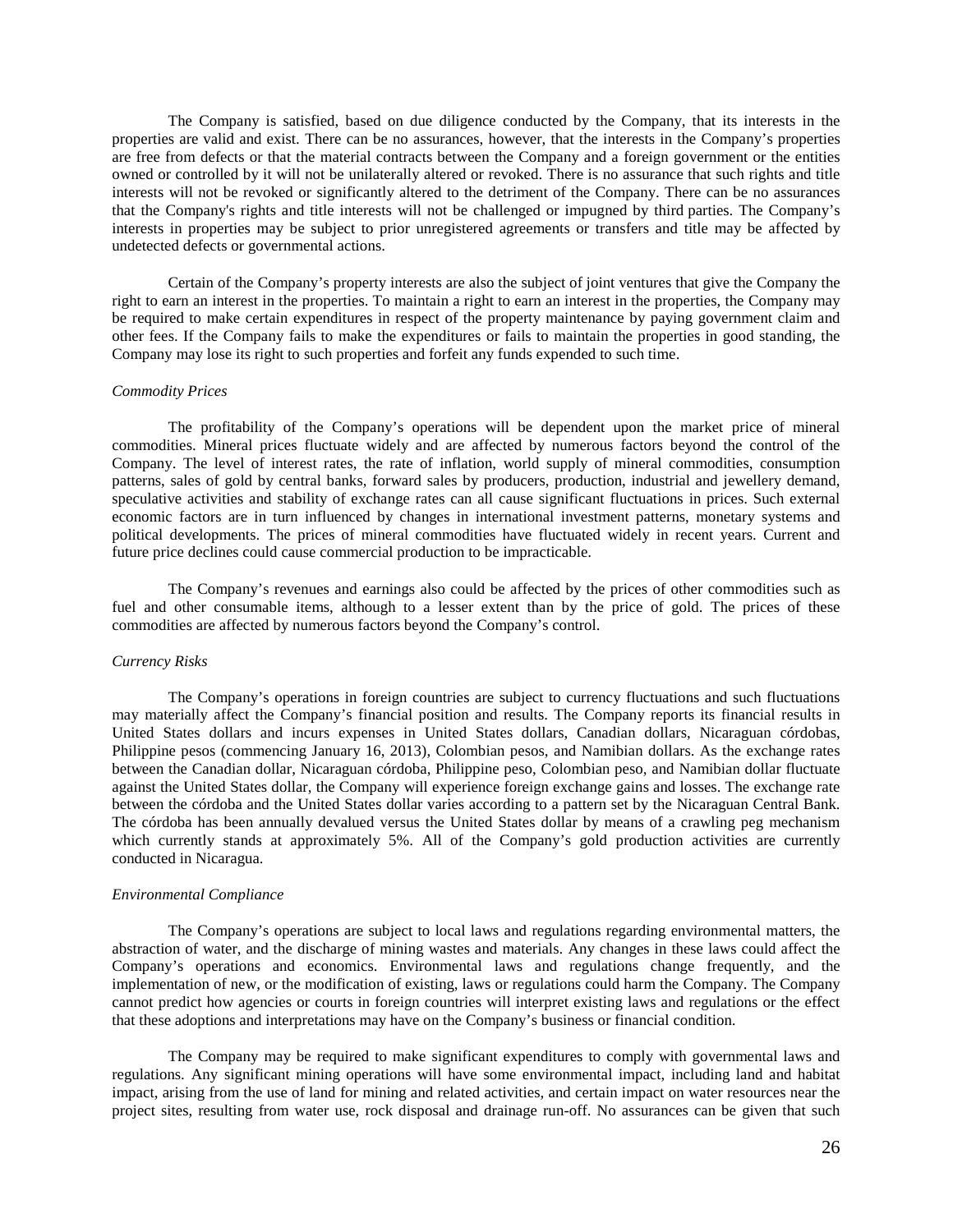environmental issues will not have a material adverse effect on the Company's operations in the future. While the Company believes it does not currently have any material environmental obligations, exploration activities may give rise in the future to significant liabilities on the Company's part to the government and third parties and may require the Company to incur substantial costs of remediation. Additionally, the Company does not maintain insurance against environmental risks. As a result, any claims against the Company may result in liabilities the Company will not be able to afford, resulting in the failure of the Company's business. Failure to comply with applicable laws, regulations, and permitting requirements may result in enforcement actions thereunder, including orders issued by regulatory or judicial authorities causing operations to cease or be curtailed, and may include corrective measures requiring capital expenditures, installation of additional equipment, or remedial actions. Parties engaged in exploration operations may be required to compensate those suffering loss or damage by reason of the exploration activities and may have civil or criminal fines or penalties imposed for violations of applicable laws or regulations and, in particular, environmental laws.

Amendments to current laws, regulations and permits governing operations and activities of exploration companies, or more stringent implementation thereof, could have a material adverse impact on the Company and cause increases in expenditures and costs or require abandonment or delays in developing new mining properties.

### *Regulations in the Philippines*

The Philippines Constitution provides that all natural resources are owned by the State which may enter into a co-production, joint venture or production sharing agreement with citizens of the Philippines or corporations or associations whose capital is at least 60% owned by Philippine citizens.

Commonwealth Act No. 108, as amended (the "Anti-Dummy Act"), provides penalties for, amongst others: (a) Filipinos who permit aliens to use them as nominees or dummies so that the aliens could enjoy privileges otherwise reserved for Filipinos or Filipino corporations, and (b) aliens or foreigners who profit from the adoption of these dummy relationships. It also penalises the act of falsely simulating the existence of minimum stock or capital as owned by citizens of the Philippines or any other country in cases in which a constitutional or legal provision requires that, before a corporation or association may exercise or enjoy a right, franchise or privilege, not less than a certain percentage of its capital must be owned by such citizens.

The Anti-Dummy Act likewise prohibits aliens from intervening in the management, operation, administration or control of nationalised business or enterprises, whether as officers, employees or labourers, with or without remuneration, except that aliens may take part in technical aspects only, provided (a) no Filipino can do such technical work, and (b) it is with express authority from the Secretary of Justice. The Anti-Dummy Act also allows the election of aliens as members of the boards of directors or governing bodies of corporations or associations engaged in partially nationalised activities in proportion to their allowable participation or share in the capital of such entities. Although CGA believes its structure complies with all Philippine regulations, there is a risk that, given the limited precedents to date in the country, it could be changed or challenged.

## **INTERNAL CONTROLS**

National Instrument 52-109 requires public companies in Canada to submit interim and annual certificates relating to the design of internal control over financial reporting ("ICFR") and an annual certificate that includes evaluating the effectiveness of ICFR. The Company's ICFR is designed to provide reasonable assurance regarding the reliability of financial reporting and the preparation of financial statements for external purposes in accordance with IFRS. Management is responsible for establishing and maintaining ICFR. The Company has continued to use the Commission of Sponsoring Organizations of the Treadway Commission (COSO) framework as the basis for designing its ICFR. Due to its inherent limitations, ICFR may not prevent or detect misstatements on a timely basis as such systems can only be designed to provide reasonable as opposed to absolute assurance. Also, projections of any evaluation of the effectiveness of ICFR to future periods are subject to the risk that the controls may become inadequate because of changes in conditions, or that the degree of compliance with the policies or procedures may deteriorate. The Company's Chief Executive Officer and Chief Financial Officer have each evaluated the effectiveness of the Company's ICFR as at the end of the period covered by this MD&A and the accompanying consolidated financial statements and have concluded that these controls and procedures are effective.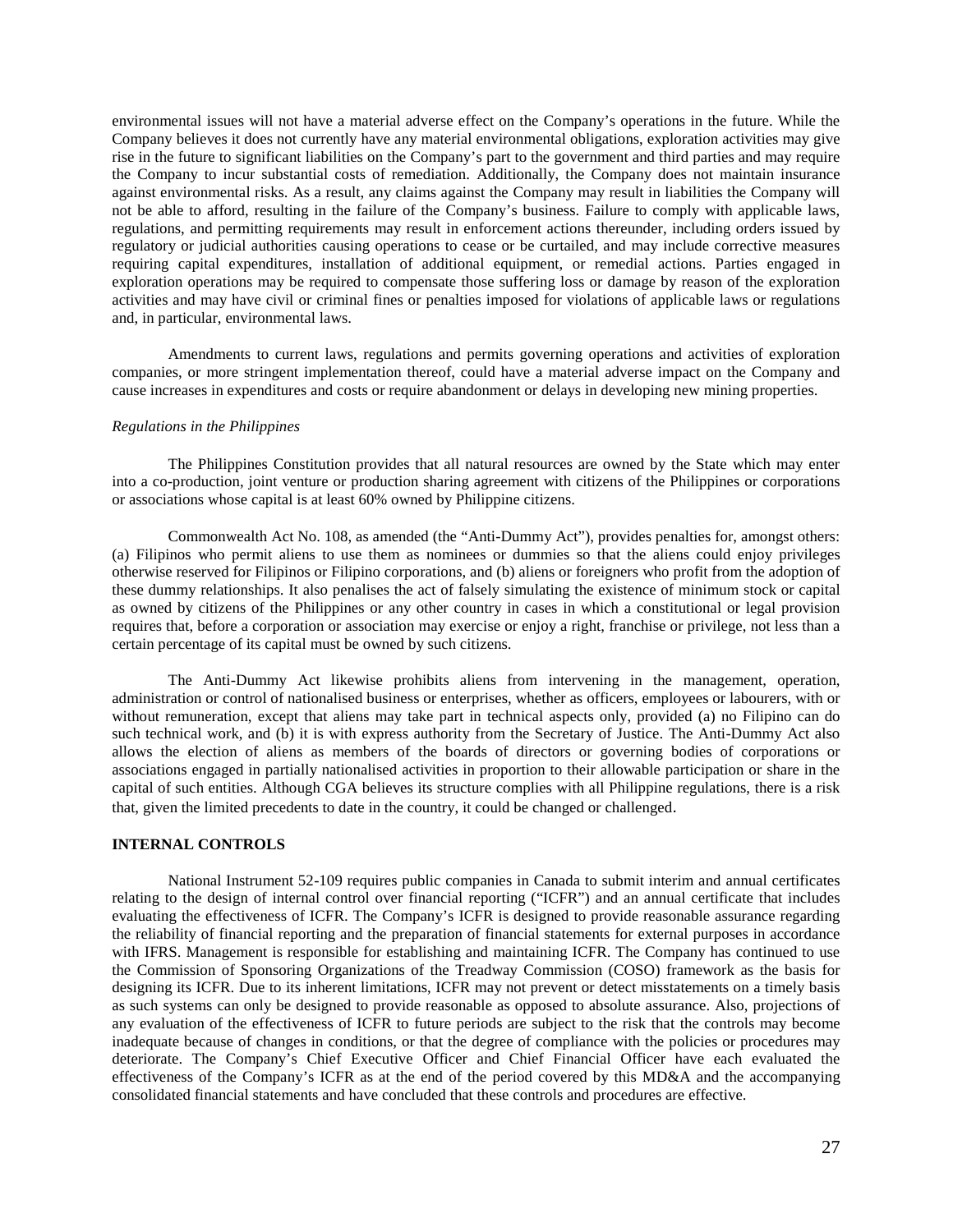National Instrument 52-109 also requires public companies in Canada to disclose in their MD&A any change in ICFR during the most recent fiscal quarter that has materially affected, or is reasonably likely to materially affect, ICFR. There were no changes in ICFR during the quarter ended March 31, 2013 that materially affected or are reasonably likely to materially affect the Company's ICFR. Disclosure controls and procedures are designed to provide reasonable assurance that all relevant information is gathered and reported to management, including the CEO and CFO, on a timely basis so that appropriate decisions can be made regarding public disclosure. Management, with the participation of the certifying officers, has evaluated the effectiveness of the design and operation, as of March 31, 2013, of the Company's disclosure controls and procedures (as defined by the Canadian Securities Administrators). Based on that evaluation, the certifying officers have concluded that such disclosure controls and procedures are effective and designed to ensure that material information relating to the Company and its subsidiaries is made known to them by others within those entities.

#### **NON-IFRS MEASURES**

Cash cost per ounce data are intended to provide additional information and should not be considered in isolation or as a substitute for measures of performance prepared in accordance with IFRS.

|                                                                                                                        | Three months ended<br><b>March 31</b> |                            |  |
|------------------------------------------------------------------------------------------------------------------------|---------------------------------------|----------------------------|--|
|                                                                                                                        | <u>2013</u>                           | <u> 2012 </u>              |  |
|                                                                                                                        | \$<br>(000's)                         | \$<br>(000's)              |  |
| Production costs per consolidated financial statements<br>Royalties and production taxes<br>Inventory sales adjustment | 70,345<br>3,939<br>(12, 856)          | 22,336<br>3,215<br>(2,014) |  |
|                                                                                                                        | 61,428                                | 23,537                     |  |
| Gold production (in ounces)                                                                                            | 79,661                                | 34,602                     |  |
| Total cash costs per ounce of gold production (\$/ounce)                                                               | 771                                   | 680                        |  |

Total cash costs per ounce is derived from amounts included in the Consolidated Statement of Operations and include mine site operating costs such as mining, processing, smelting, refining, transportation costs, royalties and production taxes, less silver by-product credits.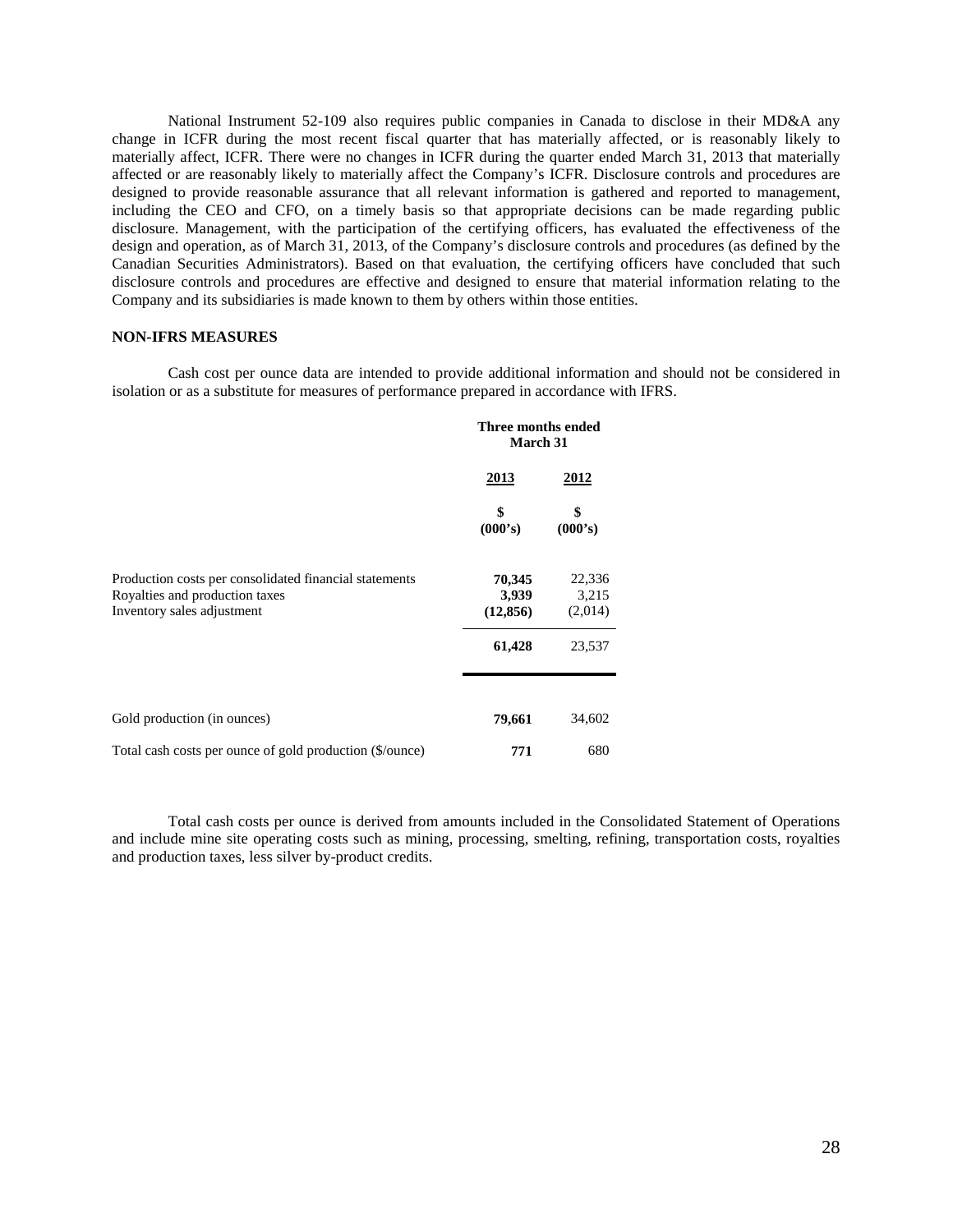## **SUMMARY OF UNAUDITED QUARTERLY RESULTS**

|                                                                                                              | Q1      | Q <sub>4</sub> | Q3     | $\Omega$ | Q1     | Q <sub>4</sub> | Q <sub>3</sub> | $\Omega$ |
|--------------------------------------------------------------------------------------------------------------|---------|----------------|--------|----------|--------|----------------|----------------|----------|
|                                                                                                              | 2013    | 2012           | 2012   | 2012     | 2012   | 2011           | 2011           | 2011     |
| Gold revenue (\$ in thousands)                                                                               | 154,853 | 70,783         | 67,065 | 57,330   | 63,873 | 66,894         | 50,459         | 54,498   |
| Gold sold (ounces)                                                                                           | 95,042  | 41,627         | 39,668 | 35,860   | 37,853 | 39,557         | 29,672         | 36,030   |
| Average realized gold price<br>$(S/$ ounce)                                                                  | 1,629   | 1,700          | 1,691  | 1,599    | 1,687  | 1,691          | 1,701          | 1,513    |
| Gold produced (ounces)                                                                                       | 79,661  | 44,324         | 42,156 | 36,803   | 34,602 | 38,808         | 34,303         | 36,760   |
| Cash operating costs<br>$(\frac{\sqrt{2}}{2})$ ounce gold)                                                   | 722     | 604            | 571    | 583      | 587    | 542            | 529            | 507      |
| Total cash costs (\$/ ounce<br>gold)                                                                         | 771     | 657            | 624    | 601      | 680    | 632            | 620            | 586      |
| Net income (loss) $&$<br>comprehensive income (loss)<br>for the period $(1)$ (\$ in<br>thousands)            | 63      | 10,948         | 14,476 | 11,937   | 14,546 | 20,837         | 9,036          | 15,016   |
| Earnings (loss) per share $(1)$ –<br>basic $(\$)$                                                            | 0.00    | 0.03           | 0.04   | 0.03     | 0.04   | 0.06           | 0.03           | 0.05     |
| Earnings (loss) per share $(1)$ –<br>diluted (\$)                                                            | 0.00    | 0.03           | 0.04   | 0.03     | 0.04   | 0.06           | 0.03           | 0.05     |
| Cash flows from operating<br>activities (\$ in thousands)<br>- before changes in non-cash<br>working capital | 45,143  | 31,124         | 28,418 | 27,791   | 27,066 | 35,361         | 19,971         | 28,833   |

*(1) Attributable to the shareholders of the Company.* 

### **OUTLOOK**

B2Gold is pleased to report on another excellent quarter. The Company continues its strong operating and financial performance with record quarterly gold production, gold revenue and cash flow from operating activities from the la Libertad and Limon mines in Nicaragua and the Masbate Mine in the Philippines, leaving B2Gold in a strong cash position at quarter end.

Looking forward B2Gold's objective is to continue its strong operating performance and financial results, optimize production at the Limon, La Libertad and Masbate mines and advance its development and exploration projects. In addition, the Company will continue its demonstrated commitment to mining responsibly, focusing on safety, environmental protection and social programs at the projects and in the communities in which the Company works.

There are a number of opportunities to optimize operations and improve operating costs at the Masbate Mine which will be evaluated in the coming months. Improved fleet efficiency, grade control and ore management strategies, and tailings dam management strategies are among the areas that will be under review.

The current focus is for B2Gold technical staff to work with Masbate onsite personnel to review and revise the mine geological model, metallurgical delineations, and plant recoveries. Mine sequencing will be reviewed and a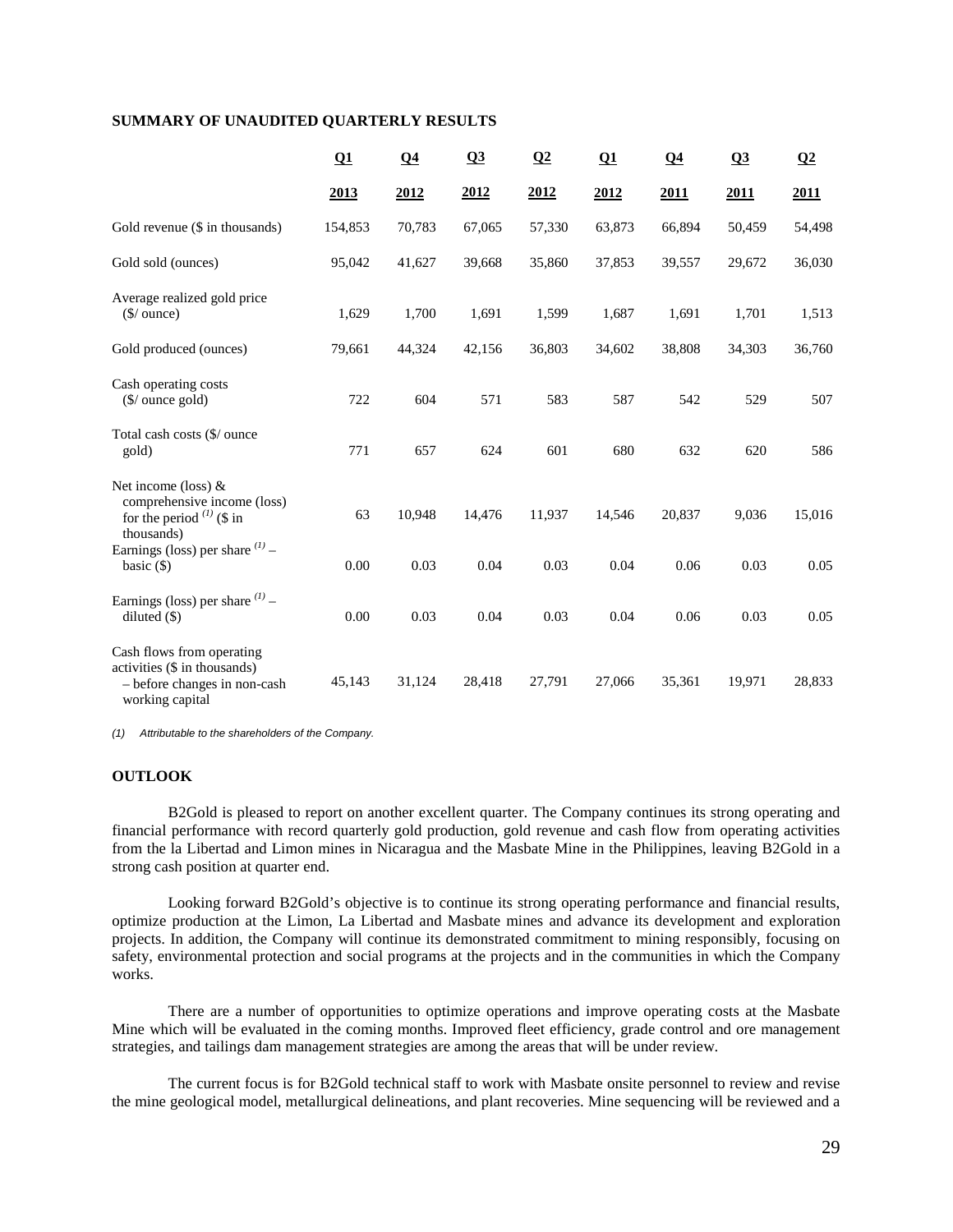new interim mine plan will be generated during the second quarter. Pit designs will be reviewed and new reserves issued early in the third quarter.

The potential for plant expansion will be methodically investigated so that Masbate will be set to move forward with a new life of mine plan and processing plan by year end. An extensive metallurgical testwork program, which is essential groundwork for expansion analysis, has been designed and will begin in the second quarter.

Gold production at La Libertad is projected to increase in 2013 and 2014 due to the processing of higher grade ore from the Jabali deposit through the Libertad mill. The Company is projecting gold production to increase to approximately 360,000 to 380,000 ounces in 2013 and approximately 400,000 ounces in 2014. With the successful development of the Otjikoto project in Namibia, currently in construction and scheduled to commence production in the fourth quarter of 2014, the Company is projecting 2015 gold production of approximately 550,000 ounces, based on current assumptions. And with the potential development of the Gramalote project (B2Gold 49%/AngloGold Ashanti Limited 51%) in Colombia, gold production could increase to over 700,000 ounces in 2017.

## *Growth Strategy*

B2Gold is committed to continue its growth through exploration and acquisition opportunities whilst maximizing shareholder value. During continued uncertain times in worldwide markets, the Company continues to prioritize maximizing strong operating and financial performance, maintain a solid cash position, and focus on developing its growth projects, funding them largely from cash from operations and keeping debt at manageable levels.

Management believes that there will be significant acquisition opportunities in this environment for companies with proven technical teams and strong financial performance. While the Company's near term focus is on optimizing production at the mines and developing its existing projects, the Company will continue to review acquisition opportunities. Our discipline toward acquisitions will continue to be focusing on projects that are accretive to our shareholders based on the existing asset. The Company will not pursue acquisitions that require the hope of exploration success or higher gold prices to be justified or accretive.

We are pleased to continue to report an excellent quarter and looking forward to another profitable and successful year in 2013.

#### **OUTSTANDING SHARE DATA**

At May 14, 2013 there were 648,085,281 common shares outstanding. In addition, there were approximately 36.9 million stock options outstanding with exercise prices ranging between Cdn.\$0.80 to Cdn.\$4.00 per share and 3.5 million RSU. More information is disclosed in Note 13 of the Company's March 31, 2013 unaudited interim consolidated financial statements.

#### **CAUTION ON FORWARD-LOOKING INFORMATION**

This Management's Discussion and Analysis contains forward-looking statements within the meaning of applicable securities laws, which reflect management's expectations regarding the Company's future growth, results of operations (including, without limitation, future production and capital expenditures), performance (both operational and financial) and business prospects (including the timing and development of new deposits and the success of exploration activities) and opportunities. Wherever possible, words such as "plans", "expects" or "does not expect", "budget", "scheduled", "estimates", "forecasts", "anticipate" or "does not anticipate", "believe", "intend" and similar expressions or statements that certain actions, events or results "may", "could", "would", "might" or "will" be taken, occur or be achieved, have been used to identify these forward-looking statements. Although the forward-looking statements contained in this Management's Discussion and Analysis reflect management's current beliefs based upon information currently available to management and based upon what management believes to be reasonable assumptions, the Company cannot be certain that actual results will be consistent with these forward-looking statements. A number of factors could cause actual results, performance, or achievements to differ materially from the results expressed or implied in the forward-looking statements including